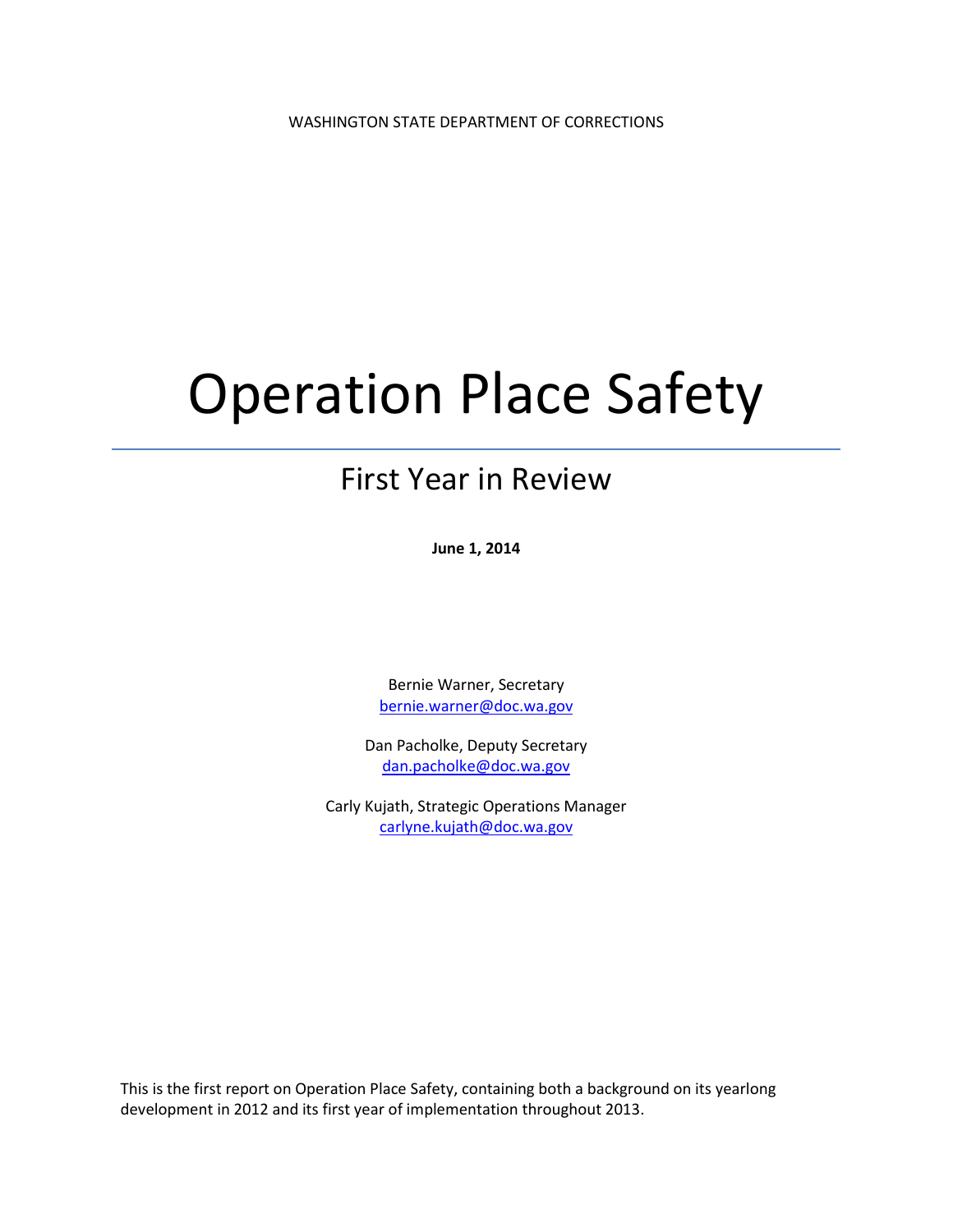# **Table of Contents**

| DOC POLICY 470.540 GROUP VIOLENCE REDUCTION STRATEGY |
|------------------------------------------------------|

LETTER TO OFFENDERS RE: ENHANCED RESPONSE BEGINS TODAY IN THE WEST COMPLEX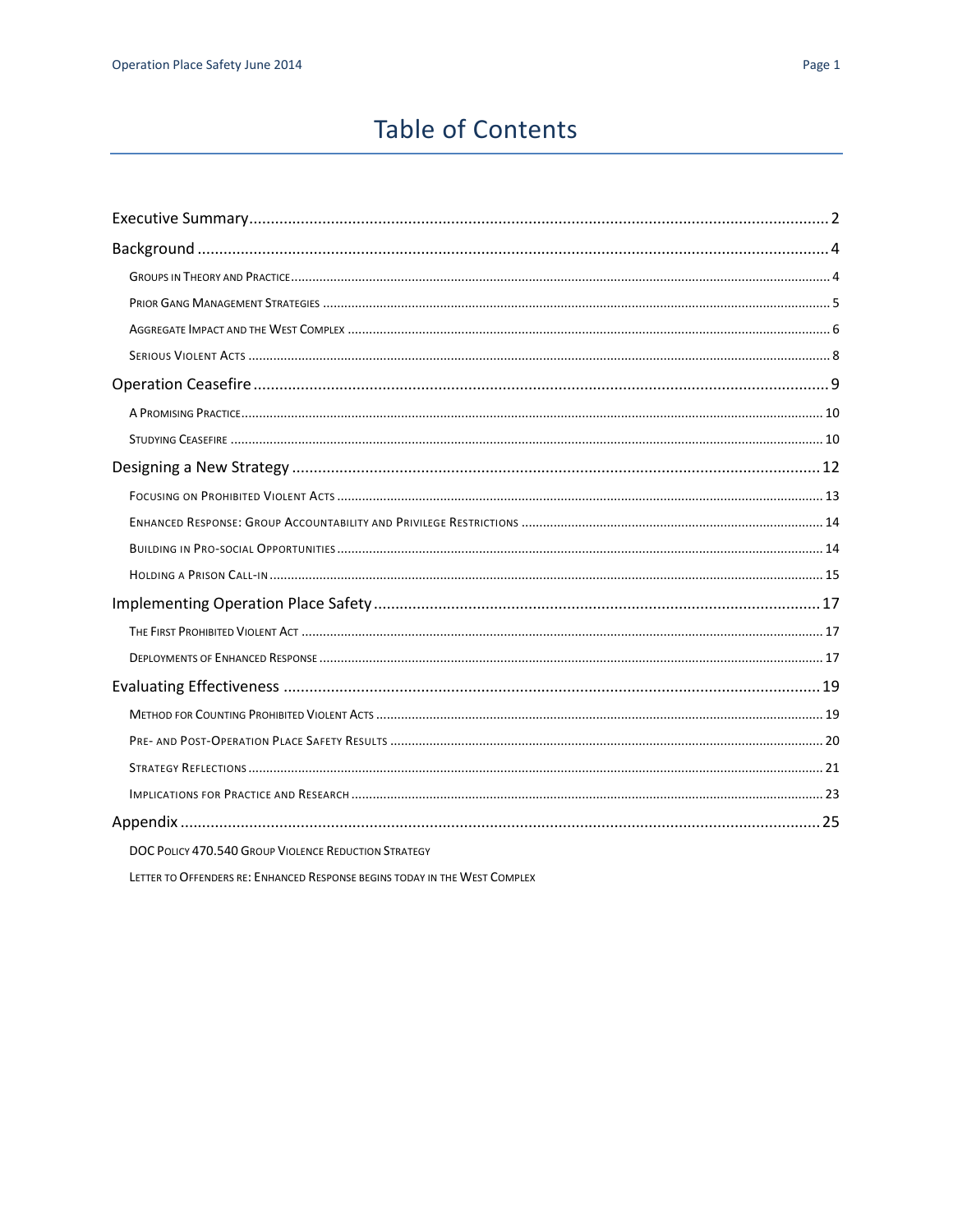# Executive Summary

<span id="page-2-0"></span>The high-rate of prison violence committed by gang-affiliated offenders persists despite an eclectic array of strategies aimed at curbing prison violence. A community group violence reduction strategy known as Operation Ceasefire, based on well-established deterrence principles and criminological theory, has emerged as a promising practice to reduce group-motivated violence in prison. Ceasefire is a harm reduction model, acknowledging while gangs cannot be eliminated, the violence they commit can be reduced. The Ceasefire model targets specific violent acts with swift, certain, and meaningful consequences applied to the perpetrator of the violent act and the group with whom they associate. Indeed, this is group enforcement. At the same time, Ceasefire recognizes violence is not a problem to be solved by enforcement alone but rather, through a collaborative effort between law enforcement, social service providers, and community members.

The Washington State Department of Corrections has implemented Operation Place Safety which is based on the Ceasefire model. Operation Place Safety is governed by DOC Policy 470.540 Group [Violence Reduction Strategy](http://insidedoc/policies/searchresults.aspx?method=Number&start=400&end=500) and has been in-effect as a pilot for over one year at one of DOC's highest custody general population facilities: the Washington State Penitentiary – West Complex. Piloting Operation Place Safety at the West Complex was purposeful due to its high custody, high rate of gangaffiliated offenders, and what has historically been more serious acts of violence that have occurred there. Operation Place Safety is a deterrence-based strategy aiming to make facilities safer through a three-pronged approach of:

- **ENFORCEMENT**. The violent acts posing the greatest risk to staff and offender safety are exclusively targeted as prohibited violent acts. Prohibited violent acts include staff assault, a fight/assault with a weapon, and a multi-offender fight/assault. Prohibited violent acts are deterred by applying an enhanced response which includes privilege restrictions (e.g., confiscation of television, revocation of offender commissary, etc.) being imposed on groups. Groups are comprised of the offender who commit a prohibited violent act and the offenders with whom they closely associate.
- **HELP.** Assistance is made available to help offenders succeed in pro-social alternatives to violence. This includes connecting offenders to programs and jobs based on existing eligibility criteria such as risk and need. In addition, other facility resources and community partnerships are enhanced to develop other meaningful activities such as dog training, sustainable practices, and community volunteer programs.
- **ENGAGEMENT AND NOTIFICATION**. Staff and external community members, specifically those with whom offenders can identify, directly communicate with offenders in a meeting to notify them of the prohibited violent acts, outline the enhanced response, encourage participation in programs and meaningful activity, and reinforce pro-social values.

Operation Place Safety was launched at the West Complex through a notification meeting in December of 2012. Efforts and resources were frontloaded to develop Operation Place Safety because it was the first application of the Ceasefire model in a prison. This was a collaborative effort between the Washington State Department of Corrections, David Kennedy, architect of the original Ceasefire model,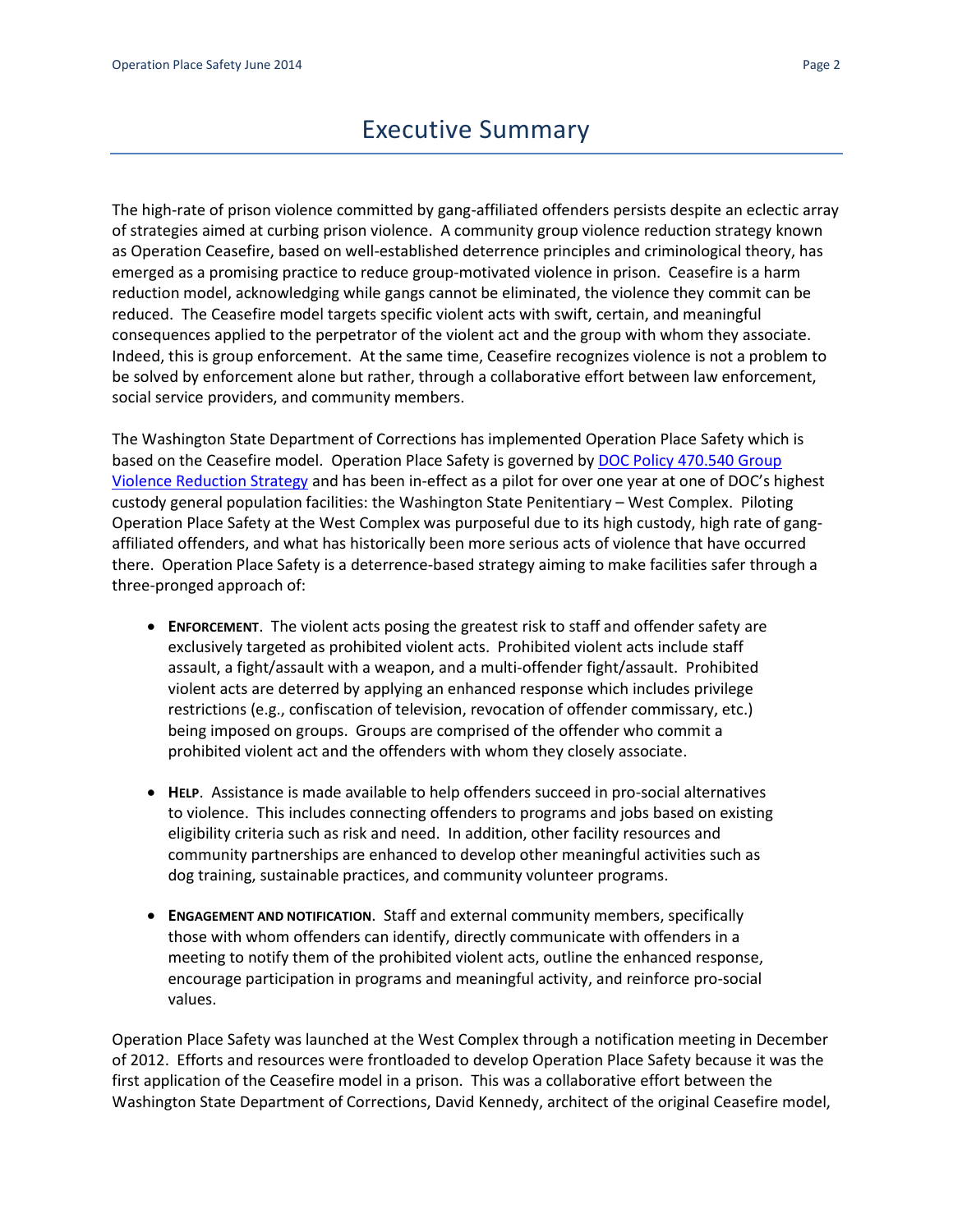and affiliates of the John Jay College of Criminal Justice Center for Crime Prevention and Control. Local organizations and community members also played a key role.

This report is a summary of the first year of Operation Place Safety. It is not a program evaluation nor is it a position paper on prison gang management strategies. Rather, this report aims to provide an overview of Operation Place Safety including its theoretical foundations, enterprise-level design, and implementation as the first application of the Ceasefire model in a correctional setting. A major objective of this report is also to explore preliminary outcomes. Operation Place Safety has only been in-effect for one year at one facility and more time is needed to assess its long-term impact on serious acts of violence. However, early data indicators are promising.





The decline in prohibited violent acts suggests Operation Place Safety might be a promising practice to help make prisons safer. The implications of this for the Washington State Department of Corrections include expanding Operation Place Safety to other facilities. There are also wider implications. Operation Place Safety is the first application of the Ceasefire model in a correctional setting and has generated considerable interest. Correctional agencies from several states have visited the West Complex to learn more about the model which means group violence reduction strategies might be replicated in more prisons. Consequently, this will create opportunities to evaluate the evolution of the Ceasefire model from communities into prisons. However, research is ultimately what is needed to understand if Operation Place Safety is a viable strategy for reducing violence in prisons in the long-run.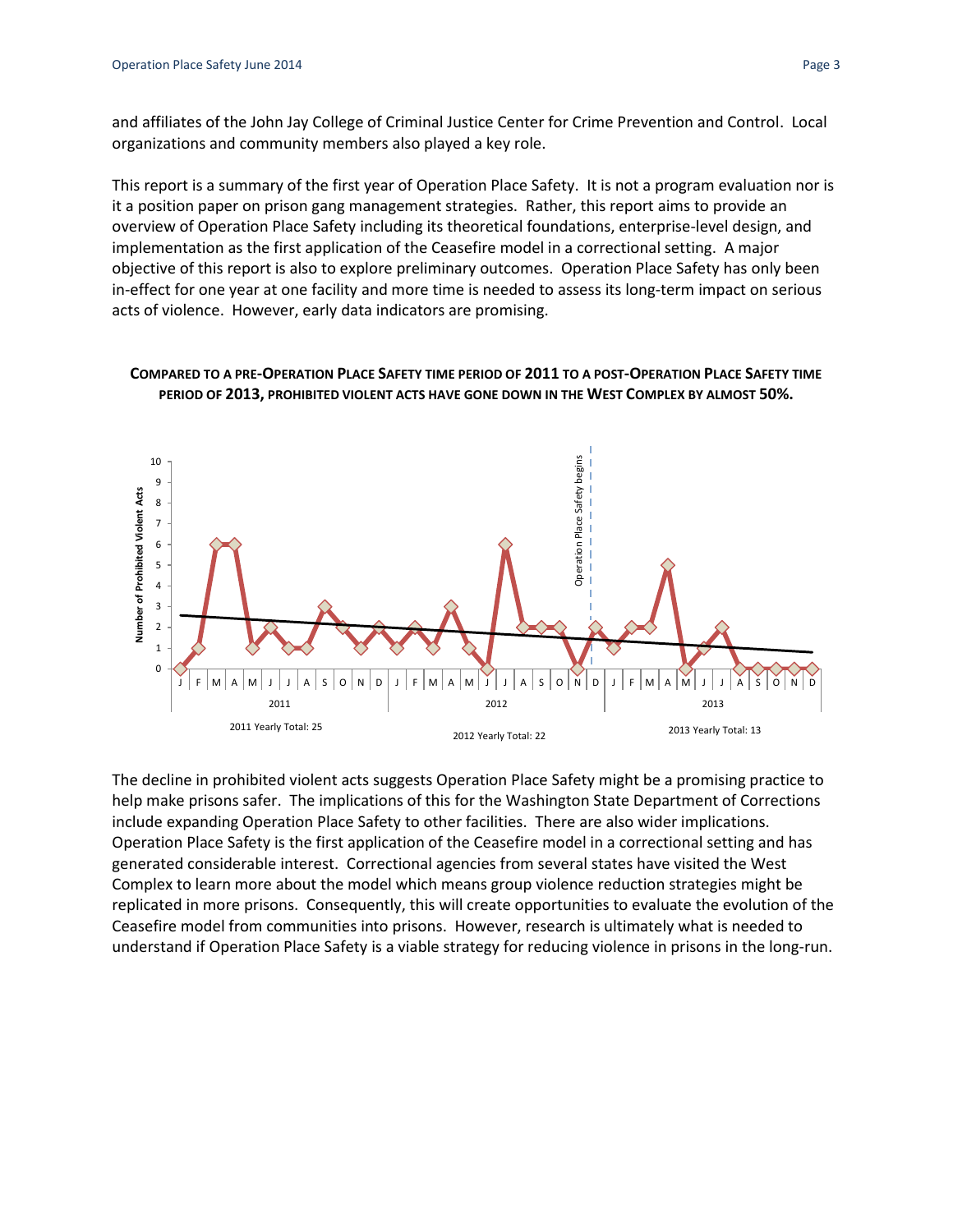## Background

<span id="page-4-0"></span>Correctional authorities have long made efforts to reduce violence in prison, particularly among highrisk populations such as gangs. At the Washington State Department of Corrections (DOC), gangaffiliated offenders make up less than one-quarter of the offender population but commit almost half of the violence in prison. With few evidence-based practices in the field of corrections to prevent gangs from committing violence, prisons have had to resort to strategies of suppression and containment. Individuals are held accountable and groups are locked up. These practices achieve the goal of isolating and containing violence but are not effective in preventing it. When one gang-affiliated offender—or an entire group—is locked up for a violent act, the gang is still represented in general population by the other gang-affiliated offenders who remain there. And even in the most restrictive custody settings such as segregation, violent acts can still be directed<sup>1</sup>. The risk of harm to staff and offenders goes unchanged and with few alternatives beyond suppression and containment, prisons are pushed into using more of it. More correctional control is imposed on groups of offenders already cohesive and resistant to outside influence. Gangs become tighter. Violence continues.

#### <span id="page-4-1"></span>**Groups in Theory and Practice**

 $\overline{a}$ 

Prisons must have rules and hold offenders accountable to them. Offenders who break prison rules by committing a violent act are removed from general population, infracted, and sanctioned; perhaps to segregation or a revocation of good conduct time extending their prison stay. Indirect consequences of their violent actions will also take shape: demotions to more restrictive custody settings where opportunities for programming, jobs, and family visits will be reduced. It is reasonable to assume the offender has been taught a lesson; the consequences unfolding are in direct result of their actions and some deterrence has been gained. This is an overly generous assumption because the offenders who commit violent acts are being held accountable not only by formal authorities but also by informal authorities such as gangs. To be clear, gang affiliation does not automate violence. If half of all prison violence is committed by gang-affiliated offenders, this also means an equal portion of prison violence is not. Most offenders, including those who are gang-affiliated, comply with most prison rules most of the time. However, there is a social organization in prison and a code of conduct that competes with prison rules. This is the 'inmate code<sup>2</sup>' and offenders collectively hold each other accountable to it. 'Snitching' or retreating from a fight are ways to violate this code and some groups even forbid their members from participating in re-entry programming as a way to rebuff the correctional authorities who provide them. Codes are rich and nuanced but, offenders know what they are and the consequences for violating them. Simply falling out of favor with a group and losing the fringe benefits of association such as protection, money, or a sense of belonging are powerful consequences. Violence may also be used. It is difficult to unpack any violent act (especially assaults with weapons or group disturbances) to *not* find: snitching, disputes over commodities such as phones or yard time, or retaliation for drug or gambling debts gone unpaid. Such conflict is not limited to gangs. It must be said: gangs are groups but, not all groups are gangs. Most offenders reinforce the code through group cohesion. Gangs are the most overt example. Gangs sometimes have clear roles, hierarchy, and rivalries with other groups that have gone

<sup>1</sup> For a review of the resiliency of gangs in high security settings: Wallace-Wells, B. (2014, February 26). Is solitary confinement an impossible idea?. *New York Magazine*. Retrieved fro[m http://nymag.com/news/features/solitary-secure-housing-units-2014-2/.](http://nymag.com/news/features/solitary-secure-housing-units-2014-2/)

<sup>2</sup> Gresham Sykes coined this term during his pioneering study on the social organization of prisons in the 1950's. See Sykes, G.M. (1958). *The society of captives: A study of maximum security prisons*. Princeton, New Jersey: Princeton University Press.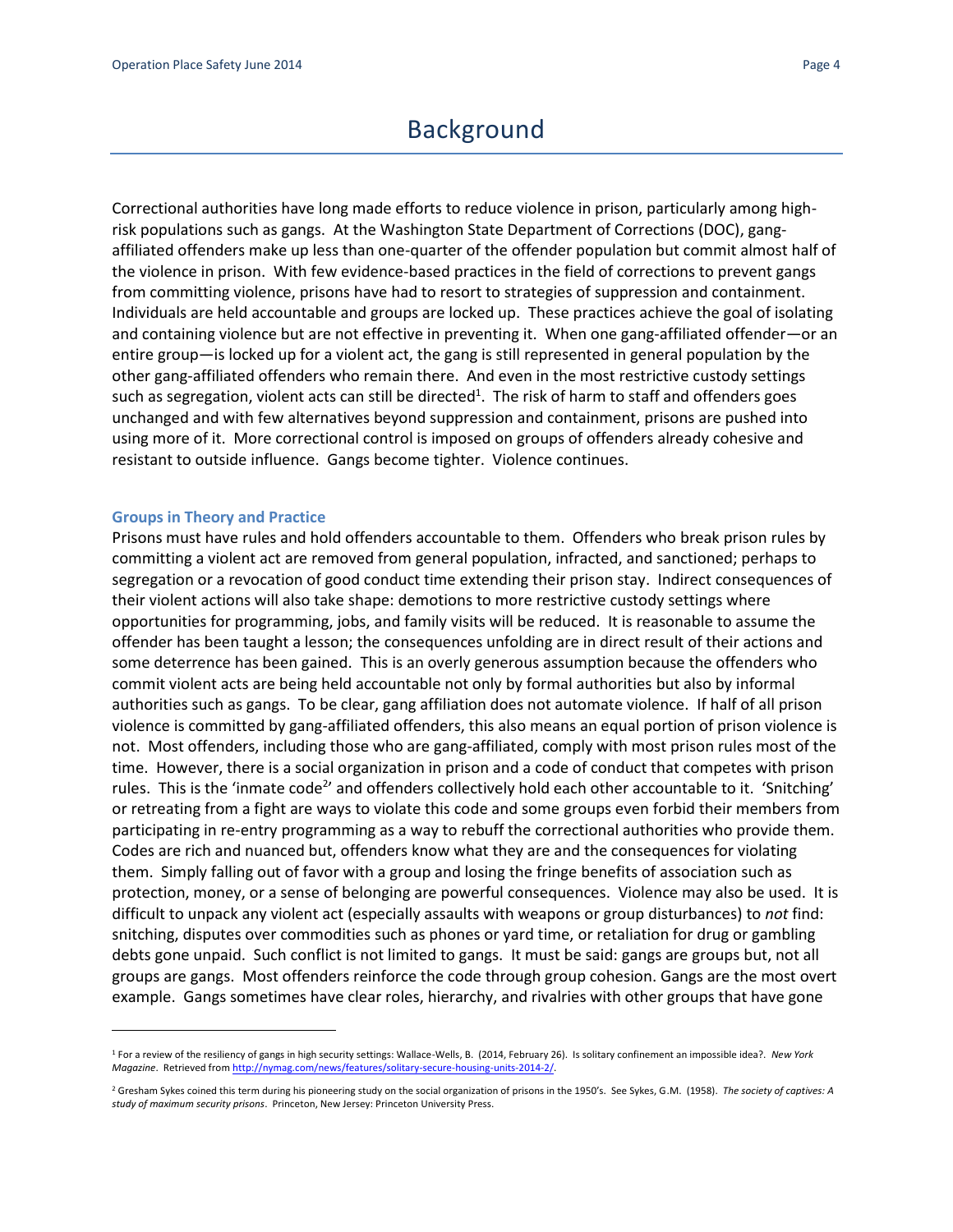on for so long that no one remembers why they started. However, gang members do know that failing to follow a directive from a leader or refraining from expressing their group allegiance, through violence with an enemy combatant if necessary, are code violations that bring the risk of a violent consequence. These are group dynamics in which offenders are locked. Individuals must be held accountable but, gangs must also be managed.

#### <span id="page-5-0"></span>**Prior Gang Management Strategies**

The key to reducing violence is to give gang-affiliated offenders the ability to opt out of the group dynamic that drives them to commit violent acts. This was the basic philosophy underlying DOC's previous violence reduction strategies.

- **SEPARATING CERTAIN RIVAL GANGS AT RECEPTION TO DETERMINE AN OPTIMAL FACILITY PLACEMENT**. All offenders are screened for circumstances that might preclude them from certain housing assignments for safety concerns. For example, if an offender is deemed to pose a risk to the safety of another offender, separate general population facilities are assigned. Gang-affiliated offenders are screened via this process as well and group rivalries are a particular consideration. Not all gangs have a rival group and even those who do don't necessarily carry out their rivalry with violence. However, the rivalries of some gangs were more pervasive and more strongly influenced their members to commit violence. DOC conducted additional screenings with these groups. Certain rival gangs were separated at prison admission and then after classification into the least restrictive custody based on criminal history and behavior (gang affiliation is not a factor in classification), individual gang-affiliated offenders were interviewed as part of a 'high touch' process to determine a facility assignment to prevent them from getting mixed up in the group dynamic driving violence<sup>3</sup>.
- **HARNESSING PRO-SOCIAL INFLUENCES SUCH AS FAMILY TO ENCOURAGE DESISTANCE FROM GANG ACTIVITY.** Most offenders value the ability to maintain relationships with their families and children. Gang-affiliated offenders are no different. For some gang-affiliated offenders, this influenced preferences for a facility close to their home communities where prison visitation would be more feasible. There were genuine motivations for gang-affiliated offenders to do their own time and a desire to see them succeed in doing it. DOC made efforts to locate gang-affiliated offenders at facilities close to their home communities so they could maintain relationships with their families which might also help them desist from gang activity.
- **STRATEGIC HOUSING: INTEGRATING AND SEPARATING RIVAL GANGS**. Some gang-affiliated offenders were granted overrides to custodies below their classification to help them avoid the deeper gang politics at higher custody facilities. Other gang-affiliated offenders were assigned to facilities corresponding to their custody classification where they could also be separated from rival gangs, if necessary.

All DOC facilities are comprised of non-affiliated and gang-affiliated offenders of various groups, even rival gangs, safely co-mingling in general population. The Washington State Penitentiary (WSP) West Complex is the only facility that separates certain rival gangs from one another using its four living units

 $\overline{\phantom{a}}$ <sup>3</sup> For more information on prior violence reduction strategies: Green, S.J. (2010, August 18). State's proactive approach drives down prison violence. *Seattle Times*. Retrieved fro[m http://seattletimes.com/html/localnews/2012662972\\_prisonviolence19m.html.](http://seattletimes.com/html/localnews/2012662972_prisonviolence19m.html)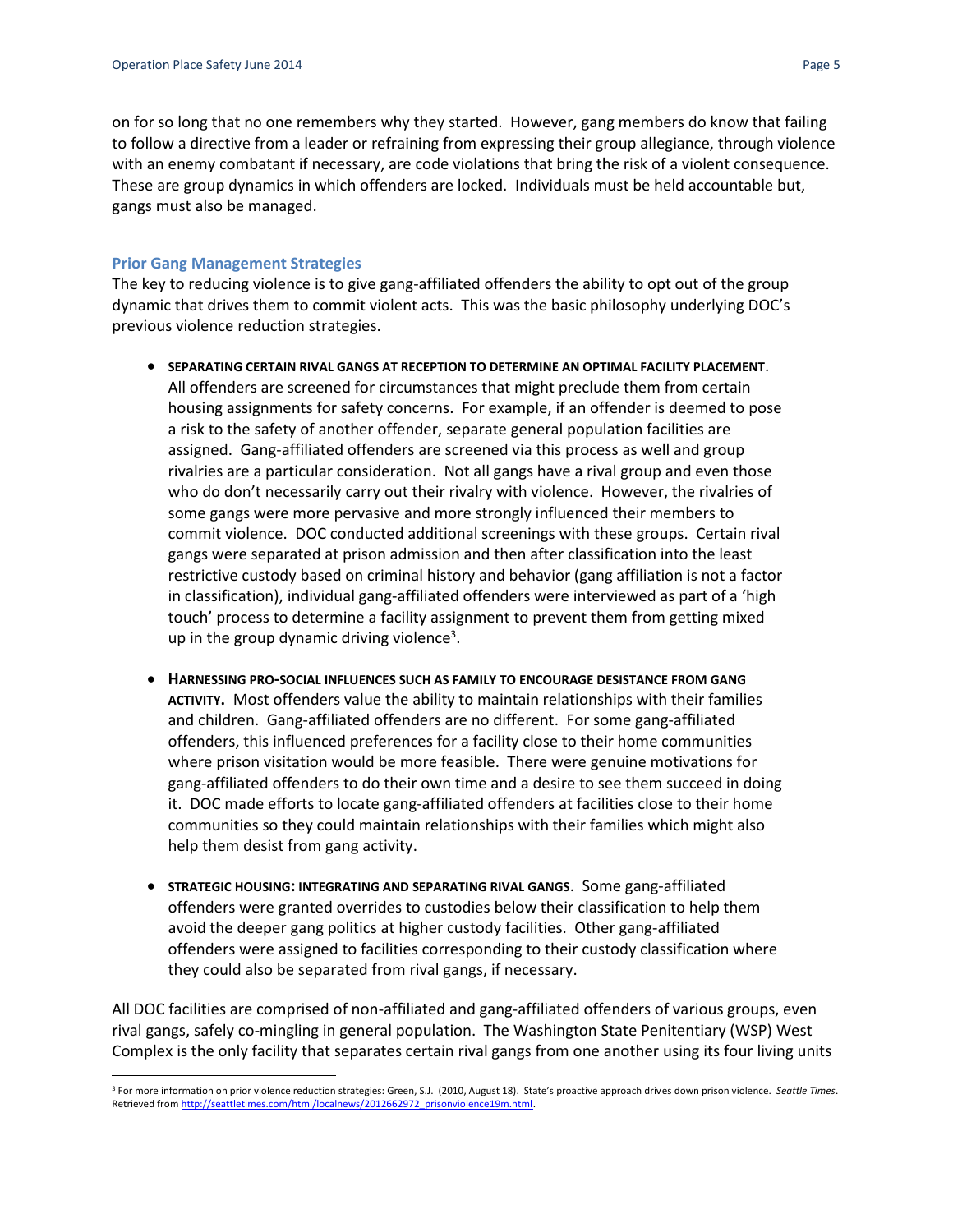$\overline{\phantom{a}}$ 

divided by a perimeter fence into two separate quadrants. There is no between-quadrant contact which keeps rival gangs from committing violent acts against one another.

#### <span id="page-6-0"></span>**Aggregate Impact and the West Complex**

Facilities around the state experienced reductions in violence almost immediately after these strategies began and this reduction continued for several years. See Graph 1 (below).

GRAPH 1: RATE OF VIOLENT INFRACTIONS<sup>4</sup> FISCAL YEAR 2008 TO 2012 – ALL PRISONS



Violence was going down at WSP as well. See Graph 2 (below). However, the most severe forms of violence came out of the four units comprising the West Complex.



GRAPH 2: RATE OF VIOLENT INFRACTIONS FISCAL YEAR 2008 TO 2012 – WASHINGTON STATE PENITENTIARY

<sup>4</sup> Th[e Washington Administrative Code](http://apps.leg.wa.gov/wac/default.aspx?cite=137-25-030) outlines all infractions applied for rule violations in prison. DOC uses certain infractions to track prison violence, specifically: 502 – aggravated assault on another offender, 505 – fighting, 602 – possession of a weapon, 604 – aggravated assault on a staff member, 611 – sexual assault on a staff member, 633 – assault on another offender, 635 – sexual assault on another offender, and 704 – assault on a staff member.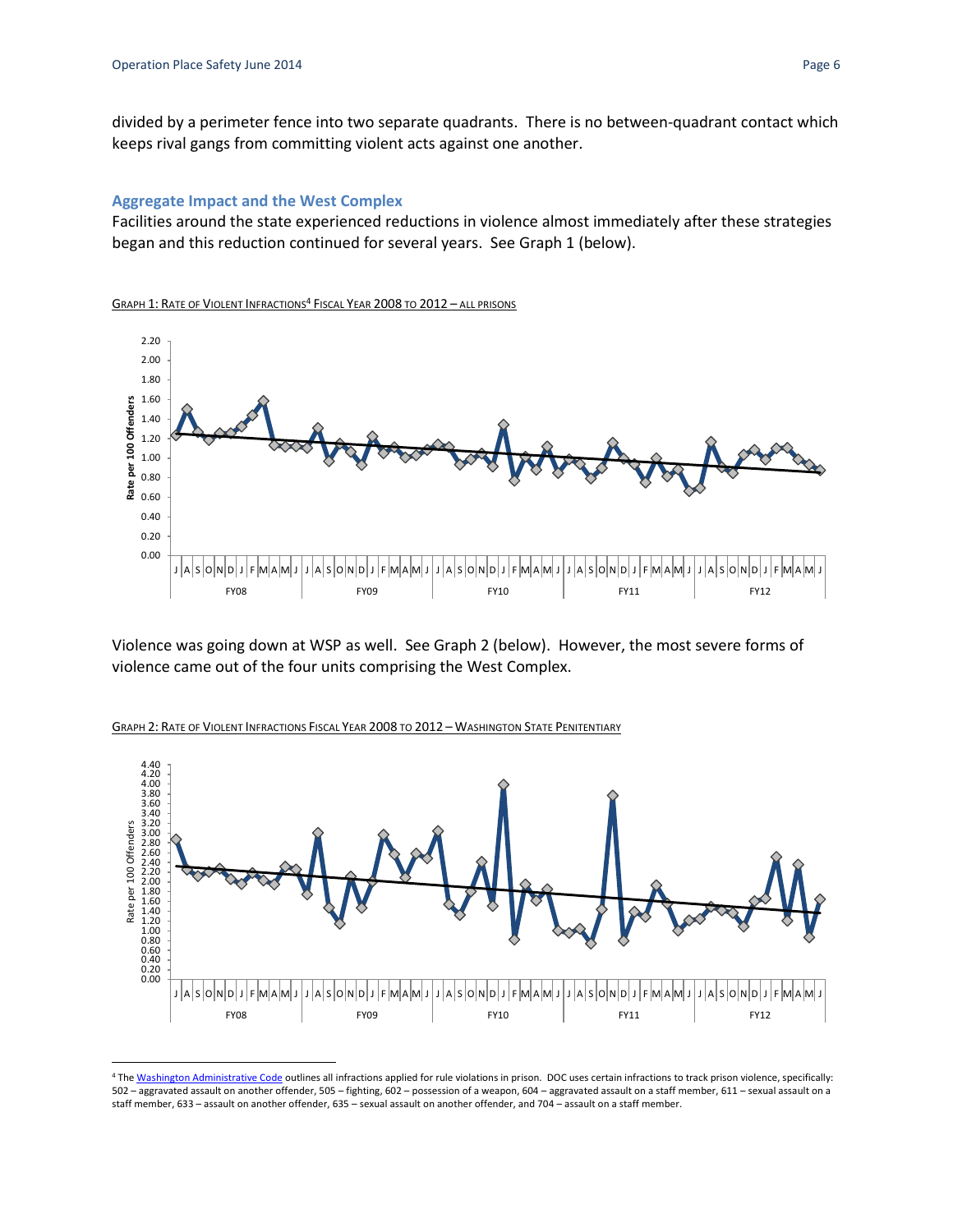$\overline{a}$ 

Offender fights were larger, sometimes becoming group disturbances, and assaults against staff were more severe and more frequent. For example, in fiscal year 2012 there were 11 aggravated staff assaults and WSP accounted for all but one of them. See Table 1 (below). Some facilities such as the Monroe Correctional Complex experienced more staff assaults than WSP but, the staff assaults experienced by other facilities tended to be less severe as indicated by their non-aggravated status<sup>5</sup>.

| <b>Facility</b>                            | <b>All Violent</b><br><b>Infractions</b> | All<br><b>Staff Assaults</b> | <b>Aggravated Staff</b><br><b>Assaults</b> | Non-Aggravated<br><b>Staff Assaults</b> |
|--------------------------------------------|------------------------------------------|------------------------------|--------------------------------------------|-----------------------------------------|
| Airway Heights Corrections Center          | 240                                      | 5                            | $\mathbf{0}$                               | 5                                       |
| <b>Clallam Bay Corrections Center</b>      | 129                                      | 5                            | $\Omega$                                   | 5                                       |
| <b>Coyote Ridge Corrections Center</b>     | 331                                      | 6                            | $\mathbf{0}$                               | 6                                       |
| <b>Monroe Correctional Complex</b>         | 244                                      | 59                           | $\mathbf{0}$                               | 59                                      |
| <b>Stafford Creek Corrections Center</b>   | 157                                      | 12                           | $\Omega$                                   | 12                                      |
| <b>Washington Corrections Center</b>       | 241                                      | 22                           | $\mathbf{1}$                               | 21                                      |
| Washington Corrections Center for<br>Women | 99                                       | 5                            | $\mathbf{0}$                               | 5                                       |
| <b>Washington State Penitentiary</b>       | 388                                      | 47                           | 10                                         | 37                                      |
| <b>DOC</b>                                 | 1829                                     | 161                          | 11                                         | 150                                     |

#### TABLE 1: NUMBER OF VIOLENT INFRACTIONS AND STAFF ASSAULT INFRACTIONS WITH TYPE FISCAL YEAR 2012 – MAJOR FACILITIES

The West Complex was the only facility in which rival gangs could be housed separately. Half of the offender population at the West Complex was gang-affiliated; a rate twice that of nearly all other facilities. It was also one of only two facilities operating at close custody, the highest general population custody level where offenders serving sentences for the most violent of crimes must initially be housed. The West Complex had become the de facto location for high violent gang-affiliated offenders and their numbers had to be intensively managed. Transfers between facilities were conducted and opportunities for custody promotions were monitored to help redistribute concentrations of gang-affiliated offenders out of the West Complex. Violence still happened, 66% of which involved a gang-affiliated offender, and lockdowns often followed. The combination of high custody and high numbers of gang-affiliated offenders meant the group dynamic had been made deep in the West Complex. And with few other general population options, gang-affiliated offenders vacillated between close custody and segregation. The group dynamic was hard to avoid and eventually, it started to influence offenders beyond the West Complex. Violence at other facilities began going up, some of it directed by gang leadership at WSP.

<sup>S</sup>Staff assaults are distinguished through two separate infractions: 604 – aggravated assault on a staff member and 704 – assault on a staff member. Both include a staff member being physically attacked. Aggravated staff assaults are unique in that they must result in a physical injury that required medical care beyond assessment (e.g., bandaging, suturing, surgery). A non-aggravated staff assault might result in a physical injury but does not require medical care. For example, an aggravated staff assault might include an offender throwing closed fist punches at a staff member whereas a non-aggravated staff assault might include an offender throwing food products or bodily secretions at a staff member.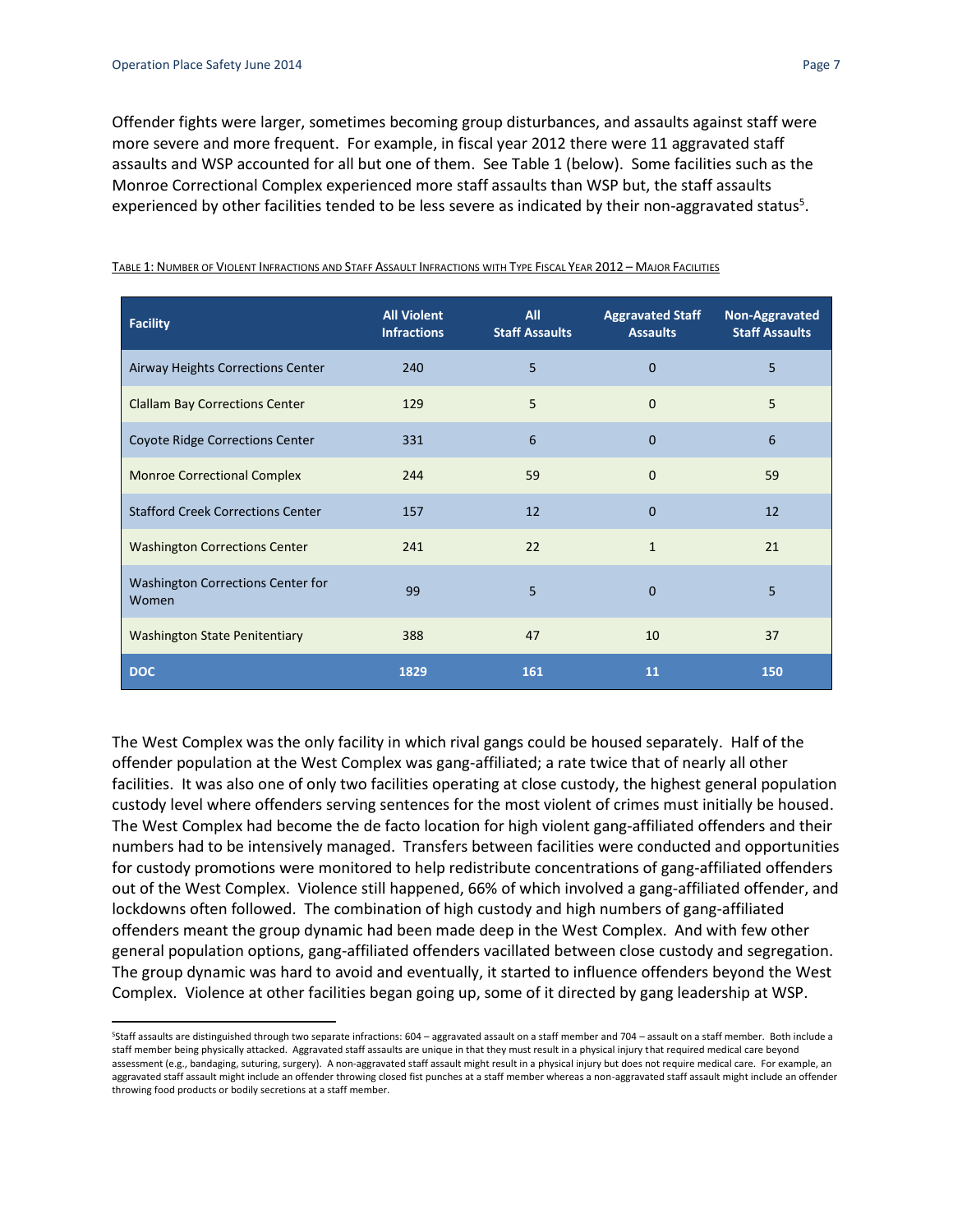Worse, offenders in the West Complex began to commit more serious violent acts indicating once successful gang management strategies were waning in efficacy.

#### <span id="page-8-0"></span>**Serious Violent Acts**

 $\overline{a}$ 

In early-2012, two violent incidents involving weapons occurred within days of one another in adjacent living units of the West Complex. Violent incidents with weapons had been rare.

- **JANUARY 31**. An offender assaulted another offender with multiple strikes to the head and upper body using a handmade weapon. The offender-victim sustained lifethreatening injuries. No injuries were incurred by staff.
- **FEBRUARY 4**. Two offenders, equipped with handmade weapons, engaged in mutual combat. The incident became larger and more dangerous as several other offenders became involved and the offenders turned their weapons on responding staff. Injuries were sustained by multiple staff and offenders.

Both incidents were gang-related, products of group conflict expressed violently, and the short time period in which they occurred was troubling. Weapons mean fear and fear means more weapons. Offenders who equip themselves with weapons often fear for their own safety which may be influenced by thinking other offenders have weapons<sup>6</sup>. Post-incident searches of the West Complex resulted in additional weapons being confiscated. This was concerning for the safety of staff, especially for responding staff who were at risk of being seriously harmed. This created urgency to adopt a strategy that was preventative first and reactive second. The goal was to reduce the risk of harm to staff and offenders by deterring the most serious violent acts. However, with few strategies in corrections beyond the limited practices of suppression and containment, DOC began looking outward and found a strategy that had emerged decades earlier in response to serious acts of group-motivated violence taking place in Boston, Massachusetts.

 $6$  The theme of fear is robust in research on violence among populations such as offenders but also more general groups of people. For example, Sheley and Wright found that approximately forty-percent of high-school students had been shot at or threatened with a gun and nearly half knew a schoolmate who had been shot at. Self-defense was mentioned as the most common reason for carrying a firearm. See Sheley J.F. and Wright, J.D. (October 1998). High school youths, weapons, and violence: A national survey (Research Brief). *National Institute of Justice: Research in Brief*. Retrieved fro[m https://www.ncjrs.gov/pdffiles/172857.pdf.](https://www.ncjrs.gov/pdffiles/172857.pdf)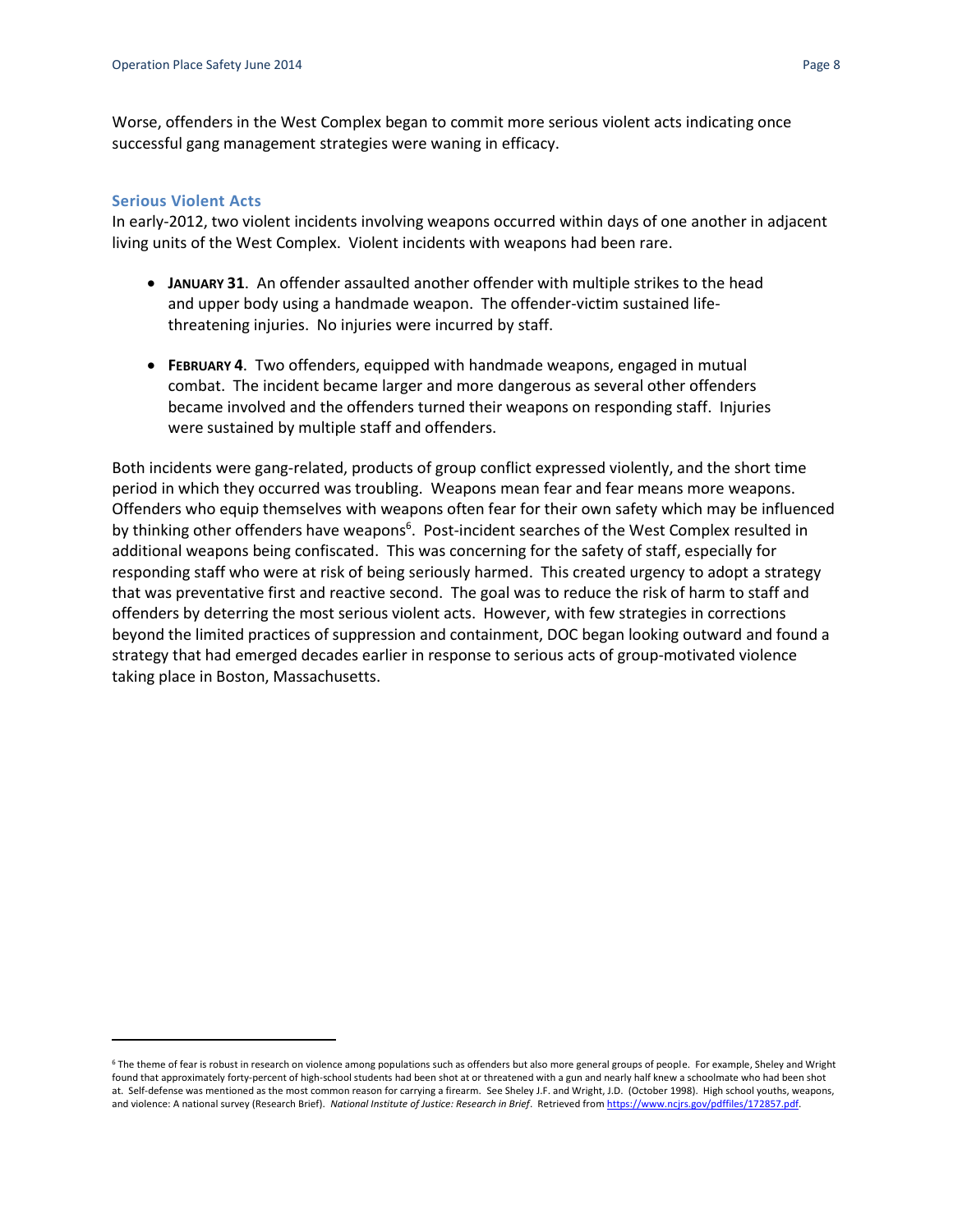# Operation Ceasefire

<span id="page-9-0"></span>The early-nineties had seen Boston become entrenched with unprecedented levels of street gun violence. The annual homicide rate was rising and the majority of people dying were young people. Between 1987 and 1990, homicide among persons under the age of 24 increased 230%<sup>7</sup>. Boston had a problem with youth homicide. Law enforcement had become overwhelmed by the problem and despite their best efforts, young people in Boston continued to die violent deaths. A new approach was needed. With sponsorship from the National Institute of Justice, criminal justice experts from Harvard's Kennedy School of Government, including now well-known Ceasefire creator David Kennedy, and law enforcement in Boston formed a workgroup to study youth homicide and design an intervention. Through a mixed-methods approach, using crime data and the experiences of frontline law enforcement practitioners, the workgroup uncovered interesting patterns about Boston's youth homicide problem:

- **GANGS, CLIQUES, AND CREWS**. Perpetrators and victims knew each other and both were involved with gangs, cliques, and crews. Young people in Boston were killing other young people, resolving 'personal beefs' and gang conflict by shooting each other.
- **HIGHLY CRIMINAL POPULATION.** Both perpetrators and victims had extensive contact with the legal system. Many perpetrators and victims were on probation or parole and a small number of them made up the majority of all arrests and arraignments. Boston's youth were committing homicides, other crimes, and their criminality was concentrated among a few high-rate offenders.

Boston's youth homicide problem was concentrated within a known gang population and their offending patterns made them vulnerable, giving law enforcement the ability to use these vulnerabilities as 'levers' to be pulled<sup>8</sup>. Law enforcement could serve outstanding warrants, launch investigations, and make arrests for low-level crimes. They could also pull levers quickly, easily, and exact them as consequences on an entire group. Indeed, the plan was for law enforcement to hold *groups* accountable for shootings committed by individual members. Law enforcement combined the legal vulnerabilities of each youth, assembled them as criminal cases to use as collateral, and held in-person 'call-in' meetings with gangs to make a promise: future youth homicides would result in law enforcement coming to collect on that promise. At the same time, help was offered. Social service providers in Boston gave opportunities beyond the streets such as job referrals, housing assistance, gang mediation, etc. Youth had options but, the expectations were clear and law enforcement responded to future shootings by pulling levers. Boston's youth were apprehended in arrest sweeps; their other criminal activities such as illegal drug markets disrupted, and enhanced surveillance was given to the group who's shooting prompted extra attention by law enforcement. In the years after Ceasefire implementation, youth homicide in Boston dropped 63%.

l <sup>7</sup> Kennedy, D.M., Braga, A.A., and Piehl, A.M. (2001). Developing and implementing Operation Ceasefire. *Reducing Gun Violence: The Boston Gun Project's Operation Ceasefire.* Retrieved fro[m https://www.ncjrs.gov/pdffiles1/nij/188741.pdf.](https://www.ncjrs.gov/pdffiles1/nij/188741.pdf)

<sup>8</sup> For more on the theoretical foundations of pulling levers strategies: Kennedy, D.M. (1997). Pulling levers: Chronic offenders, high-crime settings, and a theory of prevention. *Valparaiso Law Review*, *31*. Retrieved fro[m http://www.hks.harvard.edu/var/ezp\\_site/storage/fckeditor/file/pdfs/centers](http://www.hks.harvard.edu/var/ezp_site/storage/fckeditor/file/pdfs/centers-programs/programs/criminal-justice/pulling_levers.pdf)[programs/programs/criminal-justice/pulling\\_levers.pdf.](http://www.hks.harvard.edu/var/ezp_site/storage/fckeditor/file/pdfs/centers-programs/programs/criminal-justice/pulling_levers.pdf)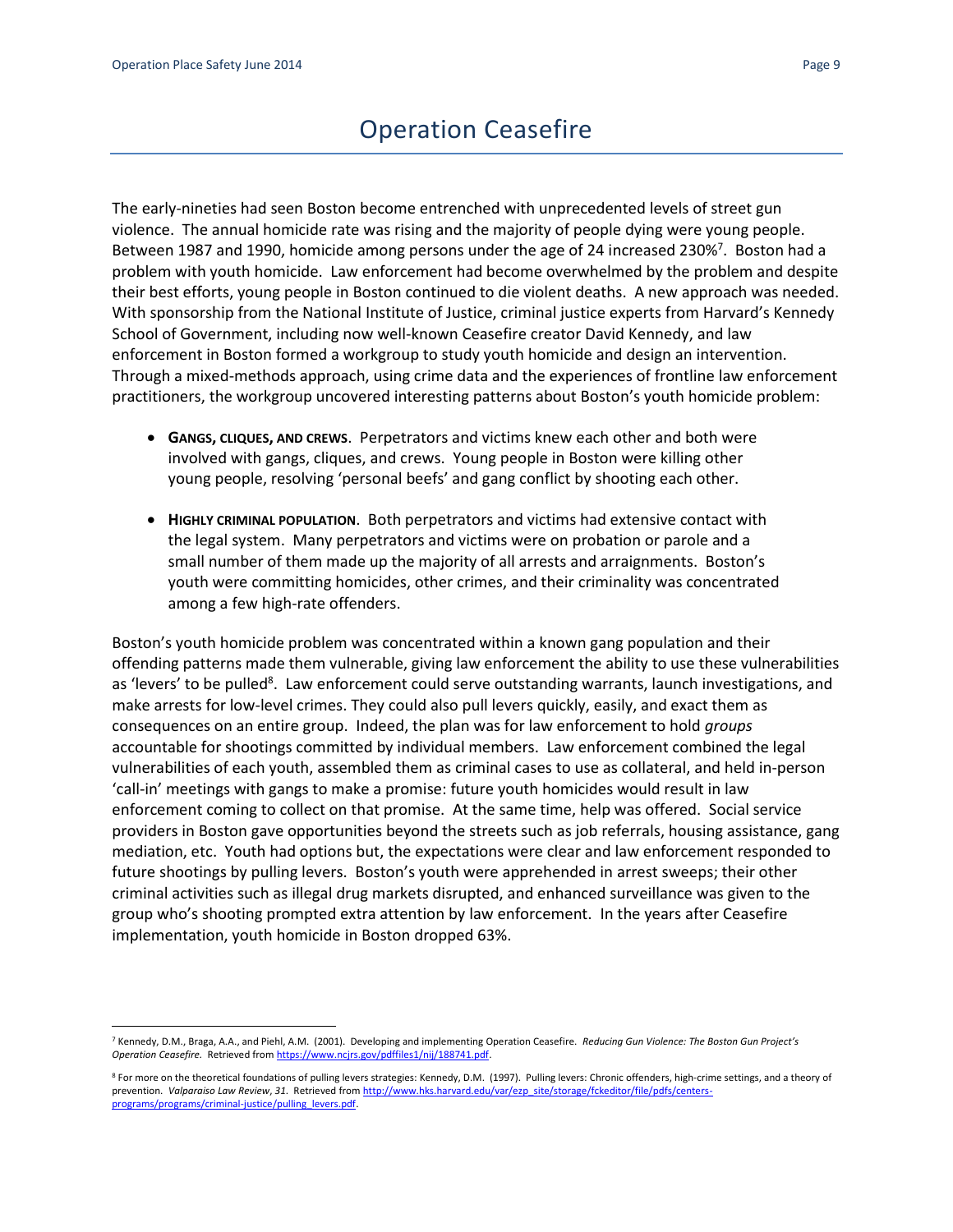#### <span id="page-10-0"></span>**A Promising Practice**

The reduction in youth homicide in Boston prompted law enforcement agencies around the country to launch versions of Ceasefire to address their violent crime problems. Gun homicide in Stockton, California dropped 42%, gang-member involved homicide in Lowell, Massachusetts was reduced by 44%, and even Los Angeles, California, the gang capitol of the world, experienced significant short-term reductions in violent and gang crime after implementing Ceasefire<sup>9</sup>. Despite its success in communities, prison has been unchartered territory. It is not clear why. However, the escalation of serious acts of group-motivated violence in the West Complex alongside few correctional strategies effective in reducing violence, presented the need to try something new. Could Ceasefire make prisons safer? It quickly became apparent answering the question of 'will Ceasefire work?' required expert-level understanding as to *why* it worked.

#### <span id="page-10-1"></span>**Studying Ceasefire**

 $\overline{\phantom{a}}$ 

DOC began conducting preliminary research of the Ceasefire model. As a deterrence strategy, Ceasefire is based on well-established deterrence principles to maximize the use of sanction as a crime prevention tool. For example, research informs a swift and certain sanction is more deterrent than a delayed and severe sanction. There is also evidence suggesting communities and peer groups to be more influential in gaining compliance to the law than the sanctions imposed by law enforcement. Traditional enforcement is constrained in both aspects and Ceasefire leverages these deterrent constraints by restructuring existing resources around needed deterrence principles and other impactful controls to more effectively prevent crime.

- **FOCUS EXCLUSIVELY ON THE MOST SERIOUS CRIME PROBLEMS.** There are more rules than there are resources to enforce them. Zero-tolerance and 'obey all laws' policies lead to the inconsistent application of rules and consequences, causing offenders to become ignorant of what they actually are, and for their offending to go undeterred. Focusing enforcement resources on the most serious crime problems increases the likelihood of getting caught and enhances deterrence.
- **USE OTHER AVAILABLE LEGAL AND INFORMAL SANCTIONS CREATIVELY. Traditional legal processes** (investigation, apprehension, prosecution) delay a sanction from being in close proximity to the crime and do not result in all offenders who commit crimes being sanctioned (such as those committed by a group). This may also result in the application of overly harsh sanctions holding more downsides than deterrent value. Flexible legal controls exist outside traditional processes which can accelerate the swiftness of a sanction and widen the scope of accountability to be more deterrent.
- **TARGET GROUPS TO REDUCE GROUP VIOLENCE.** A disproportionate amount of violence is committed by individuals locked in group dynamics such as gangs and street groups. Group dynamics are more influential in gaining compliance to the law than the sanctions imposed by law enforcement. The group dynamic driving offenders to commit violence can be flipped to deter it provided groups, not individuals, begin to be held accountable.
- **ADVERTISE AND CONNECT OFFENDERS TO SOCIAL SERVICES AND PROGRAMS**. Many offenders, even those locked in group dynamics and the violence that comes with it, don't like the

<sup>9</sup> National Network for Safe Communities. (n.d.) Fact Sheet. *Center for Crime Prevention and Control*, http://www.nnscommunities.org/NNSC1000a\_Factsheet\_Final\_revised\_single.pdf.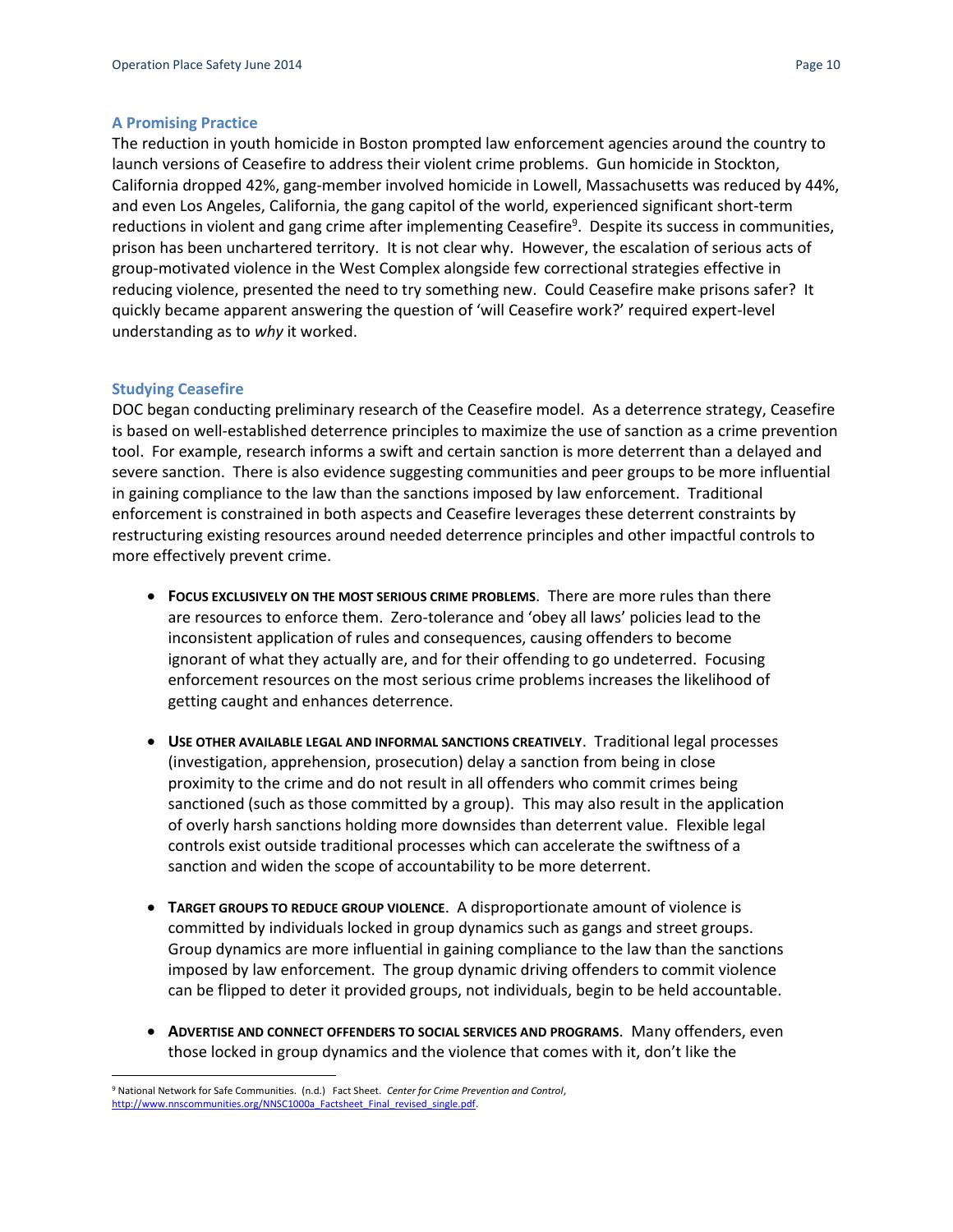situation they are in and enforcement alone will do little to make it better. If given the opportunity to succeed in pro-social alternatives to groups and violence, many offenders will take it.

 **COMMUNICATE PRO-SOCIAL COMMUNITY STANDARDS AND DISCREDIT VIOLENCE-CULTIVATING NORMS**. Offenders, even those who commit violent acts, know violence is wrong. So do the communities to which they belong. Violence is a product of powerful peer norms concealing existing moral values. Engaging offenders' communities in enforcement strategies as a source to counter violence-cultivating norms can prevent the perpetuation of violence. Changing norms can change behavior.

There were similar themes between the stories of Boston and the West Complex. However, these were also very different environments. Ceasefire offered a model but, what would this look like in prison? A community model needed translating.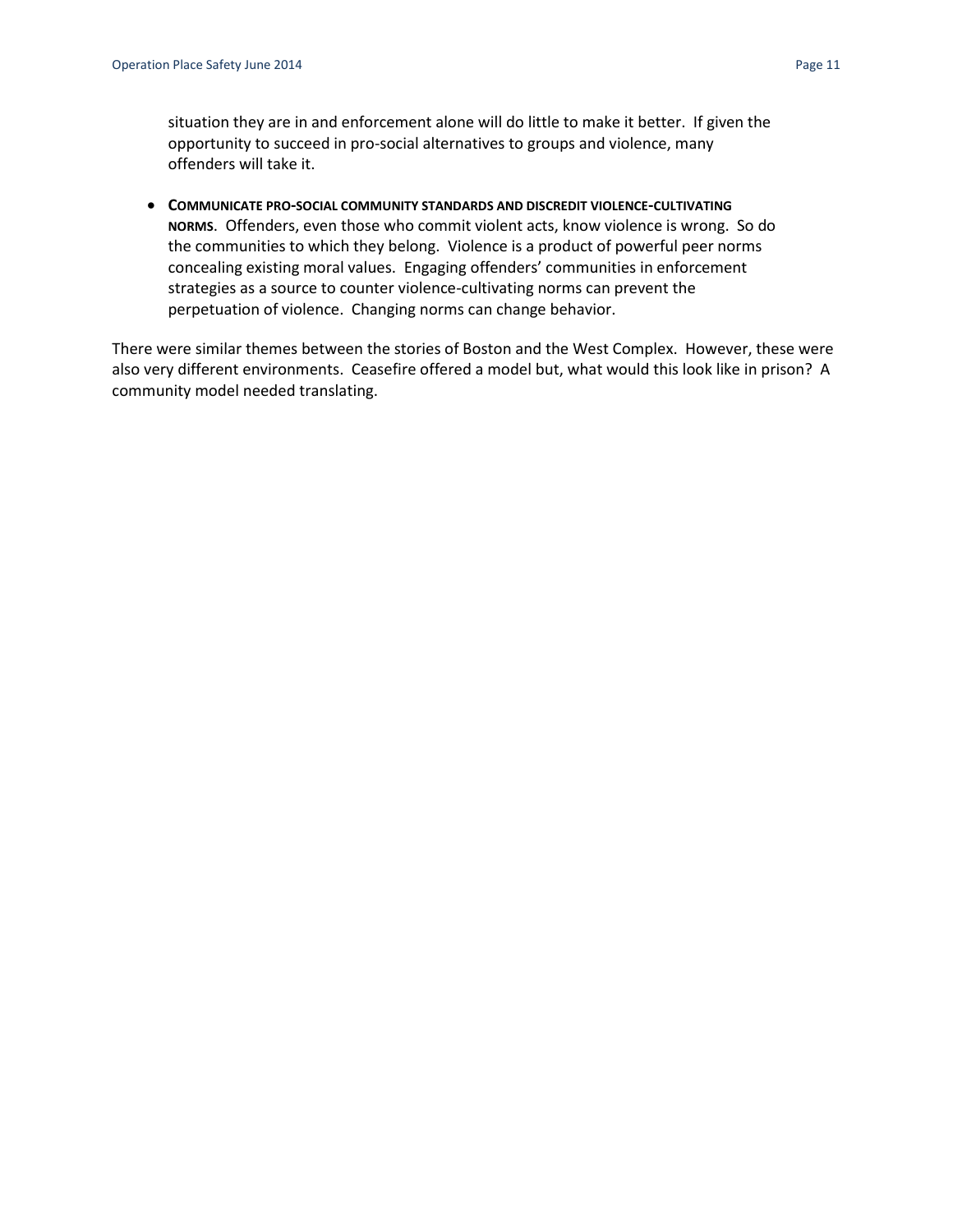# Designing a New Strategy

<span id="page-12-0"></span>In April 2012, DOC began collaborating with Ceasefire architect and crime prevention expert David Kennedy and affiliates of the John Jay College of Criminal Justice Center for Crime Prevention and Control, to modify Ceasefire for implementation in prison. From these conversations, similarities between the deterrent constraints of the traditional enforcement methods used in the community and those used in prison emerged to reveal a framework for a new violence reduction strategy.

- **FOCUS ON THE VIOLENT ACTS POSING THE GREATEST RISK TO STAFF AND OFFENDER SAFETY**. Not all violent acts are created equal. Certain violent acts hold elements that increase the risk of harm to staff and offenders. For example, an assault with a weapon is not the same as an assault without one. DOC could not afford to continue treating all violent acts the same.
- **USE OTHER FORMS OF CORRECTIONAL CONTROL AS LEVERS TO PULL. Traditional prison discipline** was limited. Processes involving investigations and hearings moved too slowly to be optimally deterrent. Using segregation was also troubling. There was a clear need to remove the offenders from general population who had committed serious violent acts such as assaults with weapons or group disturbances. However, there was also a need to acknowledge this might make group dynamics worse. Group-motivated violence may be legitimized by segregation as a 'cause' worthy of 'going down for'.
- **HOLD GROUPS ACCOUNTABLE FOR THE ACTIONS OF INDIVIDUAL OFFENDERS. Individual** accountability was not effective in deterring violence that was essentially groupmotivated. The fact that 2/3 of all violent acts taking place in the West Complex could be tied back to a gang-affiliated offender was not coincidence. These were group dynamics at play, made deep by place-specific context: high custody and high concentrations of gang-affiliated offenders. The group dynamic needed to be targeted rather than fragmented.
- **ENHANCE OPPORTUNITIES FOR PROGRAMMING AND OTHER ACTIVITY BUT FIRST REDUCE VIOLENCE**. Offenders needed to have more opportunities to reduce their idleness. There were programs and activities in the West Complex but, violence needed to be reduced to make them more available. Recurring violent acts prompted recurring lockdowns and the length of each varied in relation to their severity of the violent act. Lockdowns prevented staff from being able to run programs, not to mention develop new ones. And lockdowns were often followed by modified operating protocols where offender movements out of the living unit had to be made more restrictive. This made it hard to maximize the availability of programs and activities. The violent acts committed by a few offenders were depriving the majority of offenders of opportunities to serve their sentence in a productive way.
- **PARTNER WITH COMMUNITIES TO COMMUNICATE TO OFFENDERS THE PRO-SOCIAL STANDARDS NEEDED FOR A SAFE, PRODUCTIVE PRISON COMMUNITY**. Staff safety is not possible without offender safety, public safety is not possible without prison safety, and without prison safety little else is possible. Offenders needed to *hear* how violence impacted their safety, the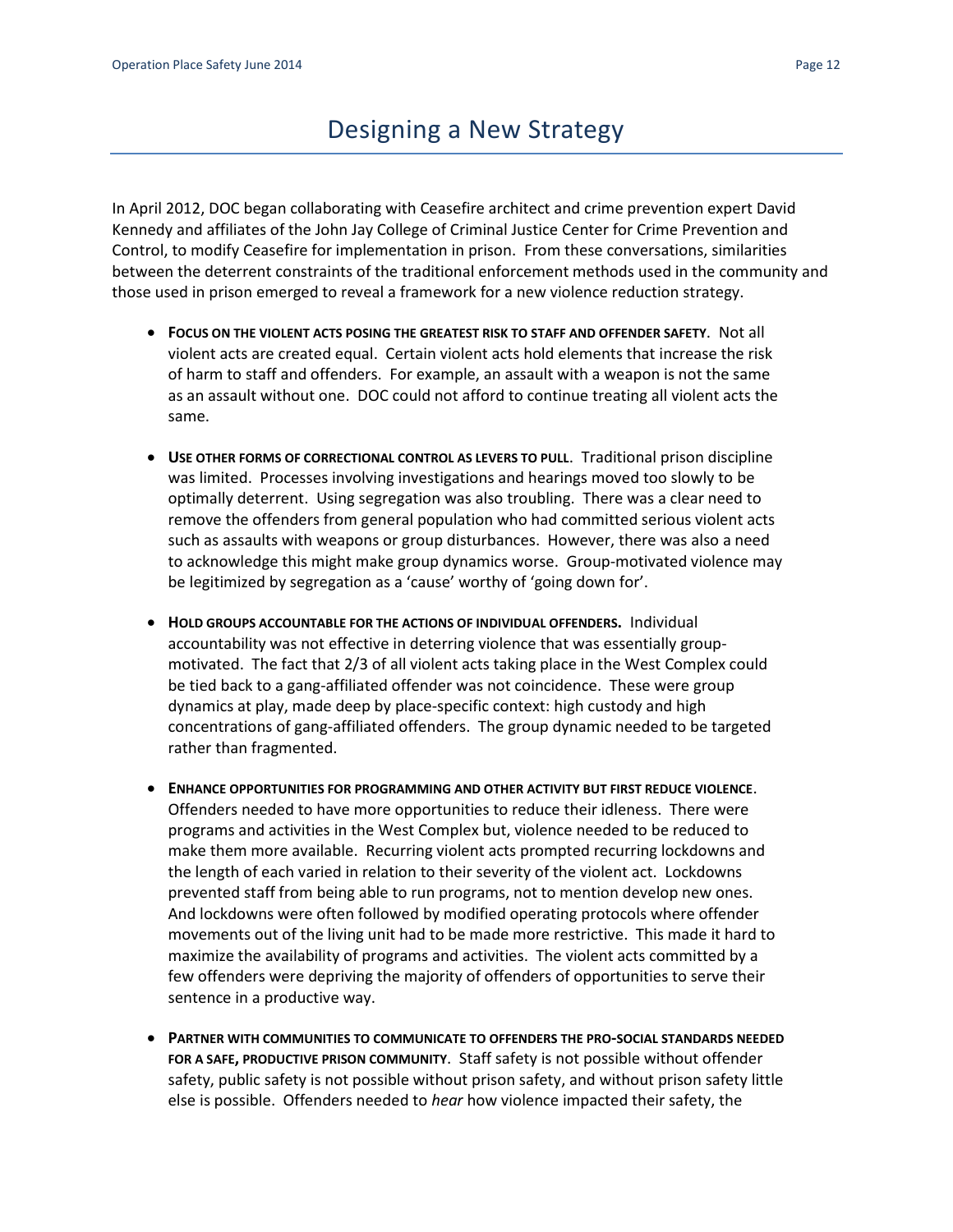safety of staff and other offenders, and how it impacted their ability to do their time in a positive way. Neither staff nor offenders wanted to be on lockdown but, the West Complex needed to be made safer before it could be made less restrictive. Offenders also needed to hear how violence impacted the community, *their* communities. The West Complex needed to be safe for offenders and for their families in the community.

These deterrent constraints revealed themselves as leverage points for DOC to design a strategy to prevent serious violent acts. Which violent acts posed the greatest risk to staff and offender safety? What is a group and how do you hold them accountable? These questions required answers aligning with deterrence principles and correctional practice.

#### <span id="page-13-0"></span>**Focusing on Prohibited Violent Acts**

 $\overline{\phantom{a}}$ 

DOC identified the violent acts posing the greatest risk to staff and offender safety as: staff assault, fight/assault with a weapon, and a multi-offender fight/assault. These prohibited violent acts are informally known as the 'forbidden 3' and several considerations were given to enforce them.

- **FIRM DEFINITIONS.** Violent acts were not always cut-and-dry. What 'counted'? Prohibited violent acts were defined according to the problem taking place in the West Complex: serious harm. Staff assault was defined as those causing or attempted to cause bodily injury, fights/assaults with a weapon were defined as those in which a weapon is used or visibly present during the incident, and multi-offender fights/assaults were defined as those involving three or more offenders.
- **FAIR AND REASONABLE.** Target the most serious acts of violence likely to be groupmotivated. Shifting from individual to group accountability was a dramatic shift and it mattered that the violent acts targeted seemed reasonable in the eyes of offenders.
- **AVAILABLE RESOURCES FOR A CONSISTENT FOLLOW THROUGH**. DOC planned to focus all available resources on the violent acts that posed an increased risk to staff and offender safety. However, there was a need to be mindful of how often these violent acts occurred because they needed to be met by a swift and certain response<sup>10</sup>. This meant ensuring there were sufficient resources to follow-through each time a prohibited violent act occurred. For example, one-on-one fights occurred frequently enough that targeting them might exhaust enforcement resources, induce anxiety among the offender population, and do little to reduce lockdowns in the West Complex. Fortunately, more severe violent acts were also the least frequent.

Prohibited violent acts became the focus of new violence reduction strategy. Offenders were still infracted and sanctioned for committing a prohibited violent act just as they were for other rule violations such as one-on-one fights, tattooing, or failing a drug test. Traditional prison discipline remained in place but, prohibited violent acts would also be met with an enhanced response designed exclusively for their commission.

<sup>&</sup>lt;sup>10</sup> Research suggests that swift and certain sanctions are the most effective way to generate deterrence. See Hawken A. and Kleiman, M. (2009). Managing drug involved probationers with swift and certain sanctions: Evaluating Hawaii's HOPE. *National Institute of Justice*. Retrieved from [https://www.ncjrs.gov/pdffiles1/nij/grants/229023.pdf.](https://www.ncjrs.gov/pdffiles1/nij/grants/229023.pdf)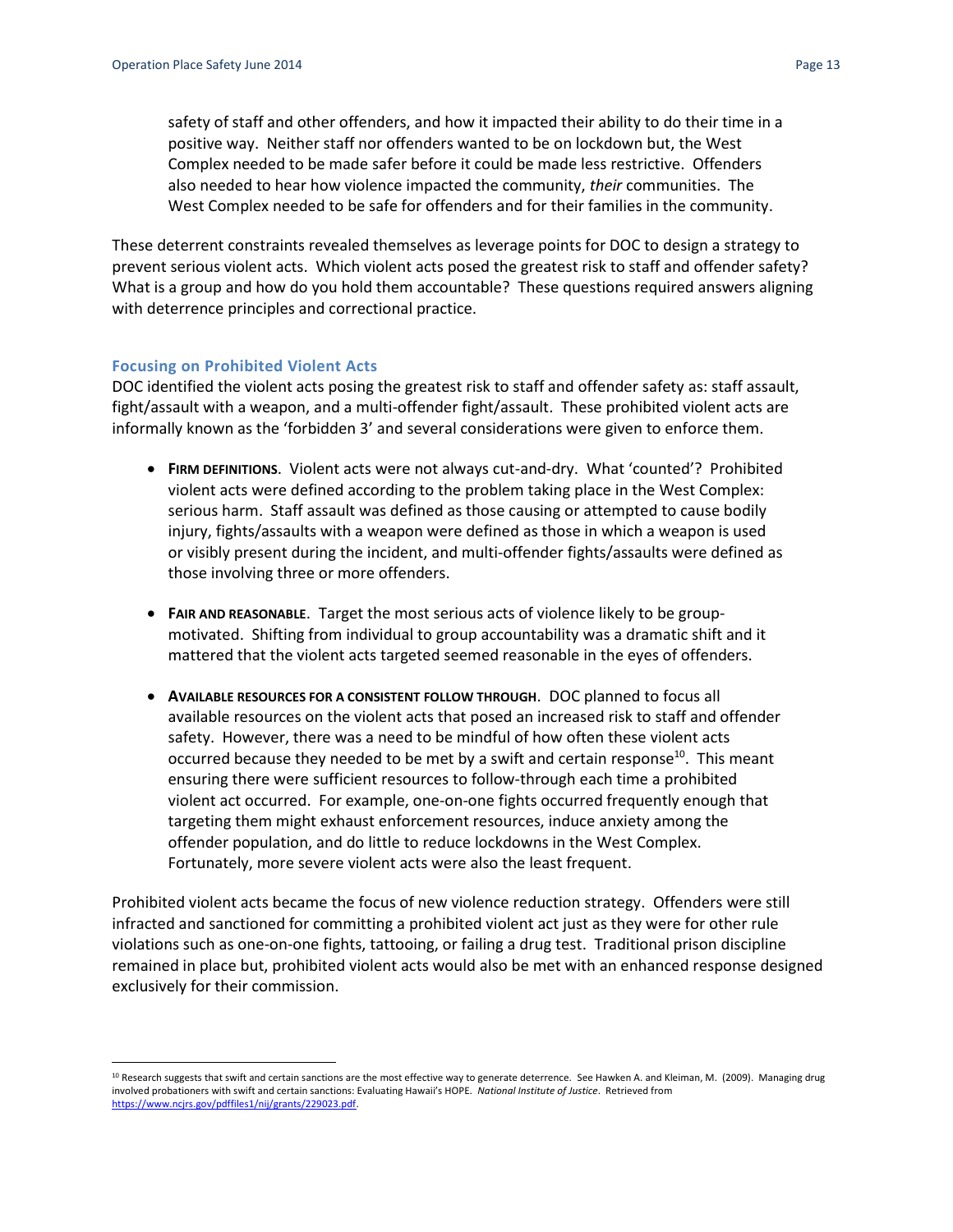#### <span id="page-14-0"></span>**Enhanced Response: Group Accountability and Privilege Restrictions**

An enhanced response was developed to include group accountability and levers being pulled. Parameters for groups and levers needed to be defined. Groups were defined to include those offenders committing a prohibited violent act (perpetrators) and the offenders whose regular interaction with the perpetrator has the potential to influence their behavior (close associates). Existing offender privileges (levers) were identified as meaningful behavioral tools, of which, the expertise of frontline staff was harnessed to develop and whose knowledge would continue to be relied upon to implement the enhanced response.

- **QUICK LOCKDOWNS TO SUPPORT A SWIFT, CERTAIN, AND MULTIDISCIPLINARY RESPONSE**. Serious violent acts typically required a lockdown. Implementing 36-hour lockdowns provided an opportunity to support multidisciplinary teams of staff working through a process to identify the perpetrators and determine their close associates
- **TAPPING THE EXPERTISE OF UNIT STAFF TO DETERMINE WHO PERPETRATORS ASSOCIATE WITH.** By virtue of confinement, offender associations are contained and controlled. Unit staff see who offenders eat with, recreate with, and have knowledge of group alliances forming and breaking in real-time. A team of unit staff from multiple shifts is asked to contribute their observations on the interactions between perpetrators and other offenders so that a robust list of associates was generated.
- **A LOCAL OVERSIGHT COMMITTEE SUSTAINS A SYSTEM OF CHECKS AND BALANCES.** A local oversight committee was established to review the offenders identified by unit staff. Any outliers are removed and those offenders repeatedly identified become validated as close associates. It was decided that about seven to nine close associates could be selected for each perpetrator to ensure a small, cohesive group of offenders congealed through a process that was firm, fair, and consistent.
- **IMPOSING PRIVILEGE RESTRICTIONS ON GROUPS**. Offenders have privileges such as access to television, commissary, and weightlifting that make doing time more comfortable. DOC had rarely interfered with offenders' ability to enjoy these privileges. Privileges could be restricted at a moment's notice (and often were if a serious violent act prompted a lockdown). Privileges were also flexible enough so they could be applied to groups. It was decided that groups could collectively serve 4-6 privilege restrictions for 30 days.

Group accountability did not replace individual accountability. The enhanced response became symbiotic with traditional prison discipline. The offender committing a prohibited violent act was still removed from general population, infracted, and sanctioned accordingly. Privilege restrictions were also applied to them and to their close associates who remained in general population.

#### <span id="page-14-1"></span>**Building in Pro-social Opportunities**

Designing this new strategy was not just about enforcement. There had to be opportunities for offenders to reduce their idleness and engage in meaningful activity. DOC enhanced existing programming resources to help offenders succeed in pro-social alternatives to violence.

 **REVIVING CURRICULUM AND PARTNERING WITH THE COMMUNITY TO DO MORE**. Staff volunteered to facilitate programs that had gone stagnant and used existing curriculum to enhance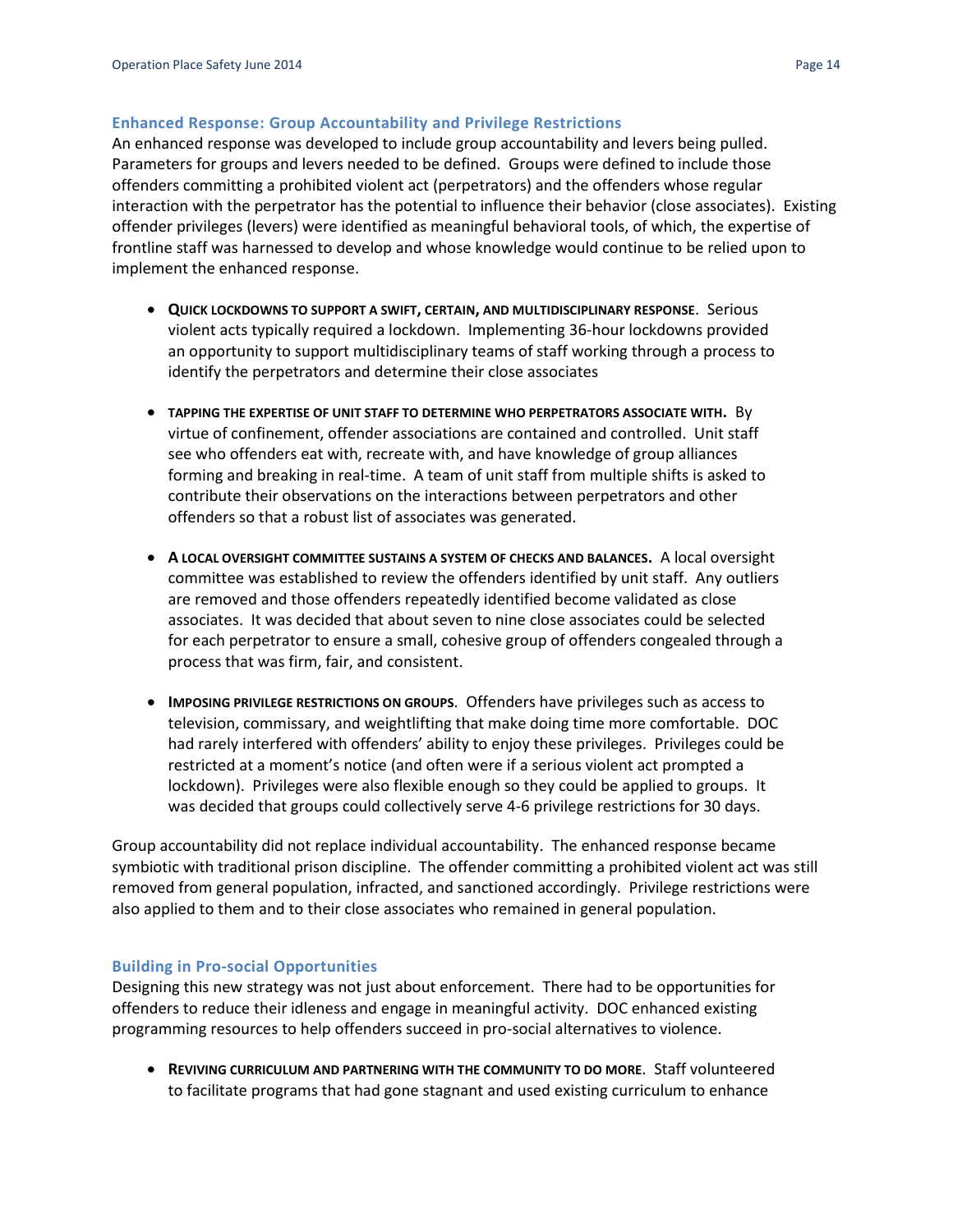opportunities. Parenting, personal finance classes, and other programs were revived and community nonprofits were partnered with to bring in new programming options. This was not about getting offenders out of gangs but rather, giving offenders an opportunity to serve their sentence in a productive way.

**ASSEMBLING A MENU OF OPPORTUNITIES TO CONTRIBUTE.** Existing sustainability programs<sup>11</sup> were leveraged to increase opportunities and allow more offenders to participate in composting, gardening, and vermaculture. Opportunities to give back to the community were also built in: bicycle and wheelchair refurbishing, woodwork and artistic donations to nonprofits, and obedience training for dogs.

Programs were not used as privilege restrictions. This was deliberate because DOC wanted to ensure behavioral contingencies remained clear. Participating in pro-social activities was optional but, the enhanced response was certain. Furthermore, programs and other activities could not be not be made fully available if the West Complex wasn't safe or in lockdown.

#### <span id="page-15-0"></span>**Holding a Prison Call-in**

Offenders needed to have the opportunity to comply with this new strategy and understand the reasons for putting into effect an enhanced response dramatically different from traditional prison discipline. DOC planned a call-in $^{12}$  meeting to launch the strategy.

- **COMMUNITY MORAL VOICES**. Contacts were made, networks tapped, and relationships were formed to bring the outside in. External community members with whom offenders could identify such as clergy, crime victims, and former offenders were partnered with to speak to offenders on the impact of violence and demonstrate the possibility to do better. There is power in having a family member of a violent crime victim speak about losing their loved one or hearing an ex-offender speak about turning their lives around by getting a job or reunifying with family. These stories impact people. Offenders are no different. This was about partnering with influential sources to delegitimize the violence-cultivating norms influencing offenders' violent actions<sup>13</sup>.
- **OFFENDER ATTENDEES.** A diverse offender-audience, one that could easily diffuse a message throughout the offender population, was invited to attend. A location within the facility was selected as a collective setting in which communication with offenders could take place. This was not about targeting (or inadvertently reinforcing) group power structures but rather, about using offenders as conduits to get a message out.
- **DELIVERING CORE MESSAGES.** The prohibited violent acts and enhanced response were outlined to offenders and supported reasons why: the actions of a few offenders were making the facility unsafe, and this had resulted in the majority of offenders being deprived of opportunities to do their time in a productive way. The enhanced response

 $\overline{\phantom{a}}$ <sup>11</sup> For more information on WSP's sustainability efforts: Porter, A. (2013, May 6). Sustainable practices lab puts inmates back to work. *Walla Walla Union-Bulletin*. Retrieved fro[m http://union-bulletin.com/news/2013/may/04/sustainable-practices-lab-puts-inmates-back-to/.](http://union-bulletin.com/news/2013/may/04/sustainable-practices-lab-puts-inmates-back-to/) 

<sup>&</sup>lt;sup>12</sup> Call-ins are an essential part of the community Ceasefire model. For more information: von Ulmenstein, S. (2010, July). Notes from the field: Call-in at Lebanon Correctional Institution, Lebanon, Ohio. *National Network for Safe Communities*. Retrieved from [http://www.nnscommunities.org/Lebanon\\_Correctional\\_Facility\\_Call-In\\_FINAL\\_0603.pdf.](http://www.nnscommunities.org/Lebanon_Correctional_Facility_Call-In_FINAL_0603.pdf)

<sup>&</sup>lt;sup>13</sup> For more information on norms and their role in the Ceasefire model: Kennedy, D.M. (2010, January). Practice Brief: Norms, narratives, and community engagement for crime prevent. Center for Crime Prevention and Control[, http://www.jjay.cuny.edu/nnsc/pdfs/Haas\\_%20practice\\_brief\\_finalwinter2010.pdf.](http://www.jjay.cuny.edu/nnsc/pdfs/Haas_%20practice_brief_finalwinter2010.pdf)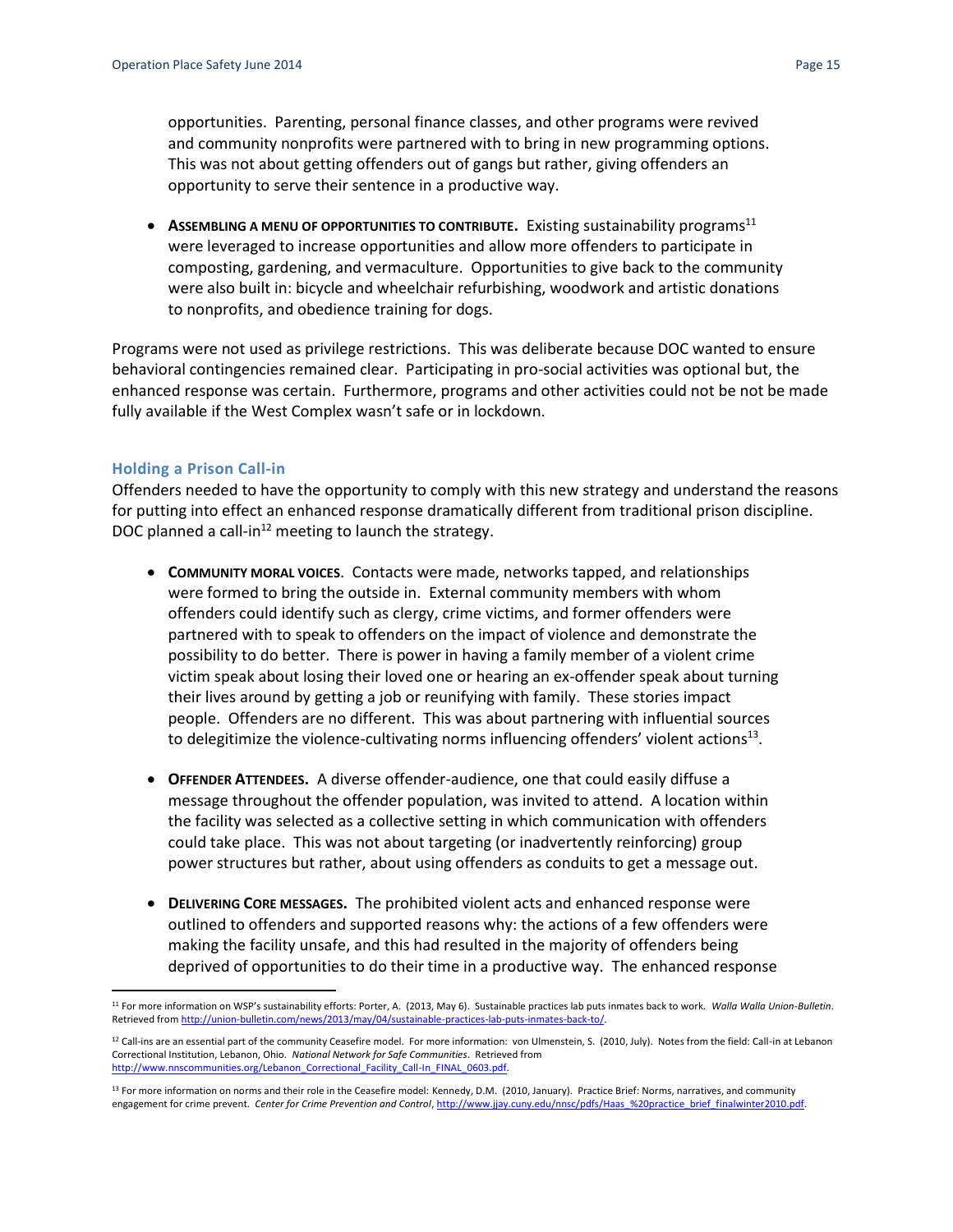was not ideal but, it offered a better way to get the violence down so lockdowns could be fewer and positive opportunities could be more available.

The elements needed for a new violence reduction strategy, nearly one year in the making, were ready. To finalize all development work[, DOC Policy 470.540 Group Violence Reduction Strategy](http://insidedoc/policies/searchresults.aspx?method=Number&start=400&end=500) (see appendix) was put in place and facility wide trainings for staff on the enhanced response were conducted. In addition, a small group of staff convened in seminar-style workshops to develop the subject-matter expertise needed to guide the policy according to the core deterrence principles upon which it was based. DOC was ready to reduce the serious acts of group-motivated violence through a strategy named for its goal: Operation Place Safety.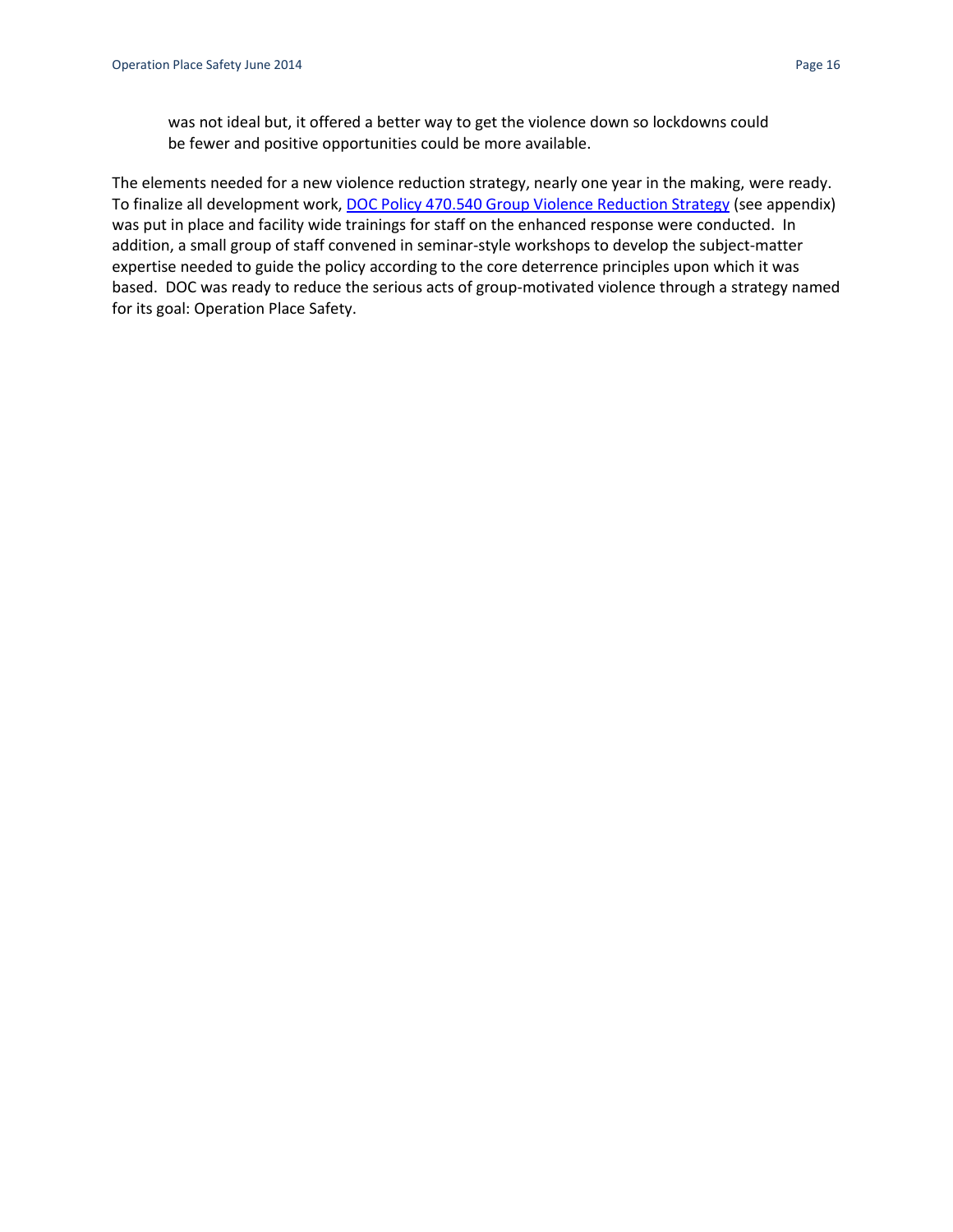# Implementing Operation Place Safety

<span id="page-17-0"></span>On December 9, 2012, a pilot of Operation Place Safety began at the West Complex. Two Call-in sessions were held in the West Complex Visit Room with about 40 offenders attending each. A panel of WSP staff and community partners explained the enhanced response and interacted with offenders after a formal presentation to answer questions. A post call-in letter (see appendix) was also distributed to offenders in the West Complex to inform them of strategy launch. Notification documents were also added to the orientation sessions conducted for newly admitted offenders at DOC's Reception Center and for in-transit offenders coming to the West Complex from other facilities. System-wide notifications of Operation Place Safety ensured offenders would know what to expect should they be housed at the West Complex.

#### <span id="page-17-1"></span>**The First Prohibited Violent Act**

On December 11, 2012, nine gang-affiliated offenders committed an unprovoked attack on staff in the West Complex. There is no direct evidence linking Operation Place Safety to the attack but, it is likely the incident was a demonstration of resistance in response to the call-in held days earlier. The staff attacked in the incident sustained serious injuries. This staff assault was more severe than others occurring previously and the group responsible demonstrated an unprecedented level of solidarity after it took place. This was strong, collective action by a highly cohesive group. Multiple offenders refused to talk to staff, had to be forcibly removed from their cells, and required placement in segregation to ensure the safety and security of the facility. Few offenders affiliating with that group remained in general population following the incident. The West Complex entered a 36-hour lockdown period, a time during which staff deployed the enhanced response, and produced a list of perpetrators and close associates who would serve privilege restrictions. Operation Place Safety was deployed for subsequent prohibited violent acts but few have reached the same threshold of severity as this initial incident.

#### <span id="page-17-2"></span>**Deployments of Enhanced Response**

Over calendar year 2013, Operation Place Safety became a standard practice at the West Complex. The enhanced response was implemented for different incidents of a prohibited violent act and resulted in groups of offenders serving privilege restrictions. Each application has become part of a swift and certain response to the violent acts posing the greatest risk to staff and offender safety. This is deterrence at work.

- **OPERATION PLACE SAFETY WAS IMPLEMENTED 12 TIMES**. Some applications have occurred in close proximity to one another requiring recurring deployments of the enhanced response within a short time frame.
- **GROUPS COMPRISE AN AVERAGE OF 13 OFFENDERS PER INCIDENT**. This includes both the perpetrator and close associates who collectively serve the same privilege restrictions for 30 days. See Infographic 1 (next page).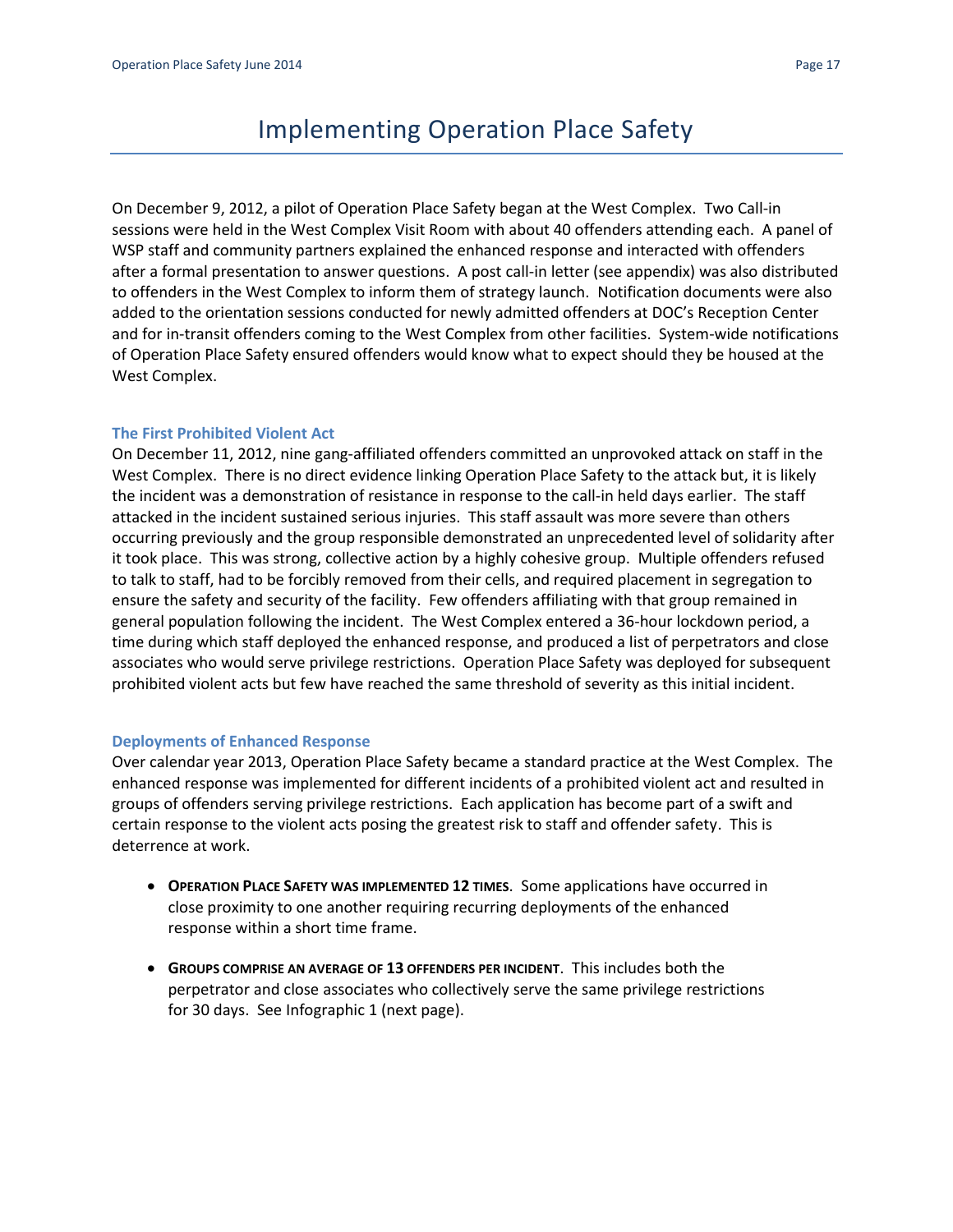#### INFOGRAPHIC 1 – DEPLOYMENTS OF ENHANCED RESPONSE CALENDAR YEAR 2013 – WEST COMPLEX



Deployments of the enhanced response are targeted towards prohibited violent acts but even as key strategy outputs, they are not the same as outcomes. More time is needed to fully evaluate the impact of Operation Place Safety on prohibited violent acts because it has only been in place at one facility for one year. However, initial data indicators are promising.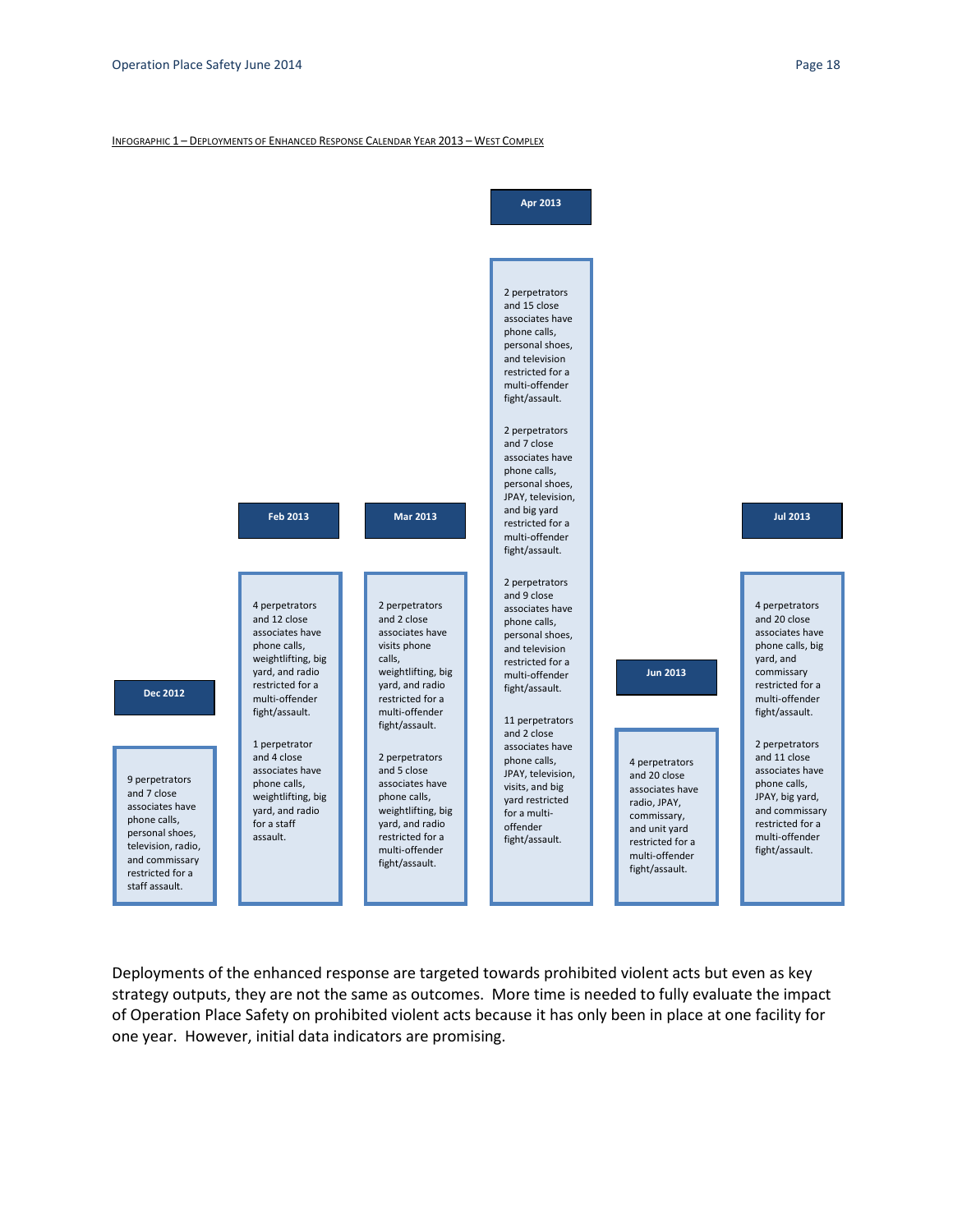# Evaluating Effectiveness

<span id="page-19-0"></span>Operation Place Safety is a harm *reduction* strategy with the goal of making facilities safer. Its enhanced response is only applied to the most serious acts of violence in order to deter offenders from committing them. This begs the question: have the number of prohibited violent acts gone down?

#### <span id="page-19-1"></span>**Method for Counting Prohibited Violent Acts**

A prohibited violent act is a specific behavior in need of specific measures to count it accurately. DOC's data infrastructure is limited in its ability track violence to the level of specificity of a prohibited violent act, which required nontraditional data assembly methods to count their occurrence. Incident reports of staff assault or fight/assault from DOC's Incident Management and Reporting System (IMRS) were selected and matched (via computer software) with other cross-system data to add a flag indicating whether the incident was classified as a prohibited violent act. IMRS was chosen as a data source because it held more utility than other administrative data such as disciplinary records. IMRS incidents of staff assault and fight/assault were used as the foundation to add a prohibited violent act flag based on certain logical elements for each type.

- **STAFF ASSAULTS – AGGRAVATED STAFF ASSAULT FLAG**. Not all staff assault incidents meet criteria of a prohibited violent act. For example, a staff assault may include an offender throwing an identification card or throwing closed fist punches. Both are staff assaults but are qualitatively different. A staff assault is considered a prohibited violent act if it causes or attempts to cause serious bodily injury. Staff assault incidents were matched with disciplinary records and flagged as a prohibited violent act if it resulted in the offender being issued a finding of guilty or reduced for an aggravated staff assault infraction. Other staff assault incidents may have resulted in other infractions (such as a non-aggravated staff assault) but, determining the type of infraction resulting from an incident was not the goal of this analysis.
- **FIGHTS/ASSAULTS – WEAPON FLAG**. Fights/assaults with weapons include those in which a weapon is visibly displayed or used during the incident. Weapons may take a variety of forms but were treated as being either present or absent in a fight/assault. Incident reports contain a weapons modifier and this was used to determine if a fight/assault involved a weapon. No matching with disciplinary records was needed.
- **FIGHTS/ASSAULTS - MULTI-OFFENDER FLAG**. Multi-offender fights/assaults include those with three or more offenders. Incident reports list all offenders involved in the incident, of whom, may take on variety of roles. A small number of incident reports listed offenders who were present during the incident but did not participate. For example, two offenders may have been fighting while a third offender acted as a 'lookout'. To mitigate counting these incidents as multi-offender, fights/assaults were matched with disciplinary record to determine if any of the offenders listed on the incident report were issued a finding of guilty or reduced for an infraction of either refusing to disperse or staff interference (independent of an infraction for the fight/assault). These offenders were considered non-participants and filtered out to determine the number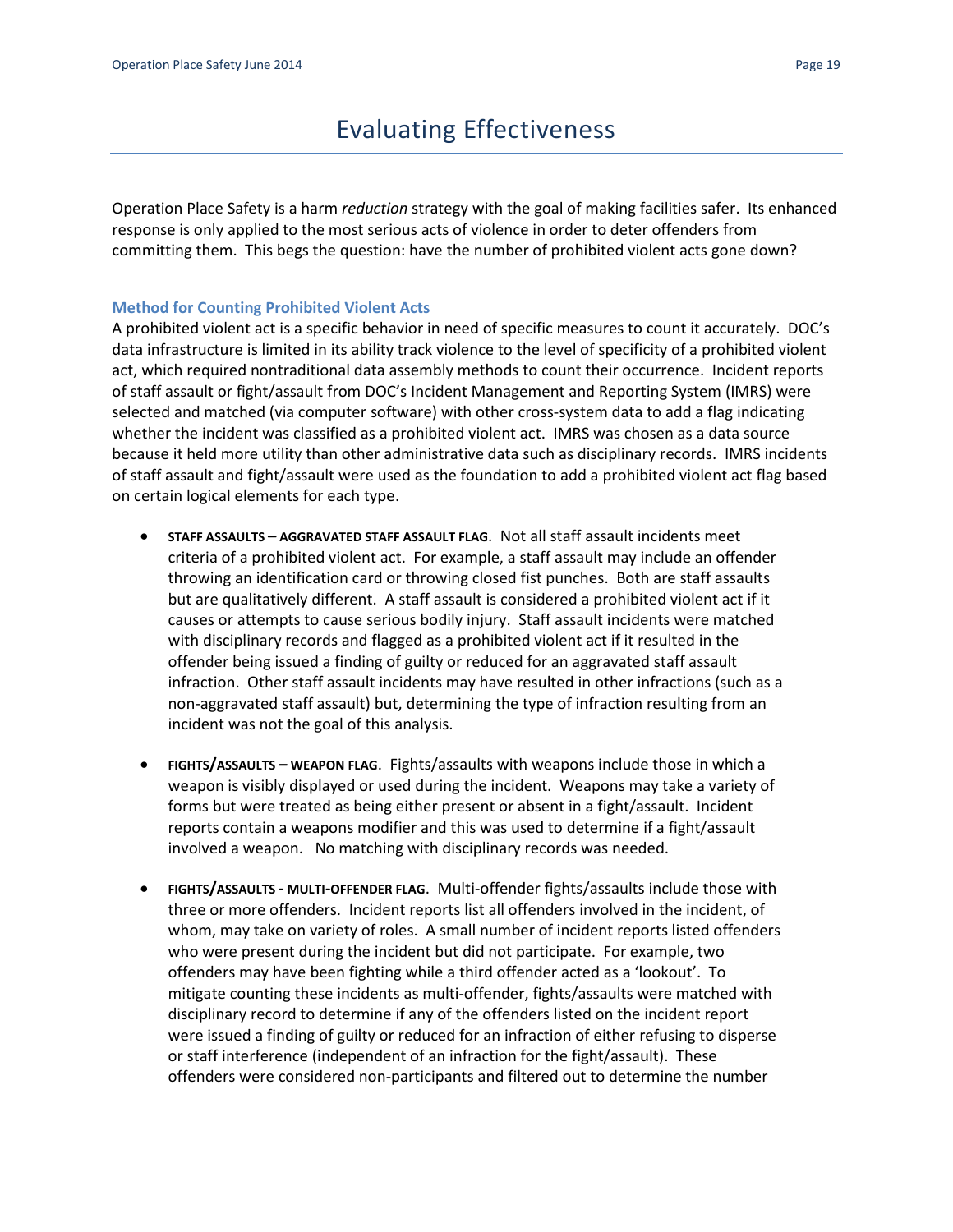of actual participants. If the number of actual participants was three or more, the fight/assault was considered multi-offender.

 **TREATING PROHIBITED VIOLENT ACTS AS SOMEWHAT MUTUALLY EXCLUSIVE FOR THE PURPOSE OF PRECISION**. Prohibited violent acts can be thought of as being mutually exclusive (and are demonstrated in this report as such) but, they may not actually be. For example, a single incident may include a staff assault *and* a fight/assault. If a single incident contained both a staff assault and a fight/assault, each was counted as a unique incident. In addition, a single incident may include multiple prohibited violent act flags. For example, a staff assault may be both aggravated *and* include a weapon. Staff assaults with weapons or multiple offenders were not described in this report as the assumption was these staff assaults would already be flagged as a prohibited violent act through the aggravated staff assault infraction that likely resulted. Likewise, a fight/assault may include a weapon *and* multiple offenders which could be counted as two separate prohibited violent acts. These types of incidents were counted as both because unlike staff assaults, fights/assaults did not logically correspond to a prohibited violent act flag that might be 'replaced' by another. Incidents containing a staff assault and a fight/assault were rare as were incidents with multiple prohibited violent act flags.

Practical experience and analysis inform the number of violent incidents meeting the criteria of a prohibited violent act to be relatively small and the aforementioned actions were taken to wash out noise that would be less apparent with a larger sample. Data was spot checked to ensure this logic resulted in accurately flagging violent incidents as prohibited violent acts.

#### <span id="page-20-0"></span>**Pre- and Post-Operation Place Safety Results**

Operation Place Safety was launched in December 2012. Violent incidents occurring at the West Complex between January 1, 2011 and December 31, 2013 were selected to examine pre-and post-Operation Place Safety time periods. This resulted in an overall sample of 368 violent incidents which were then analyzed for having a prohibited violent act flag.

- **VIOLENCE IN GENERAL HAS NOT CHANGED. The West Complex experienced 124 violent** incidents in 2011 and about that same number in 2013. See Table 2 (next page).
- **PROHIBITED VIOLENT ACTS HAVE DROPPED BY NEARLY 50%**. In 2011, 25 violent incidents were prohibited violent acts. In 2013, 13 were prohibited violent acts.
- **AGGRAVATED STAFF ASSAULTS HAVE GONE DOWN.** There was one aggravated staff assault in 2013; a drop from what was six aggravated staff assaults in 2012.
- **FIGHTS/ASSAULTS WITH WEAPONS HAVE DIMINISHED**. There were eight fights/assaults with weapons at the West Complex in 2011 and a similar number in 2012. The number of fights/assaults with weapons shrunk to one in 2013.
- **MULTI-OFFENDER FIGHTS/ASSAULTS HAVE DROPPED SLIGHTLY.** The number of multi-offender fights/assaults dropped from 15 in 2011 to 11 in 2013.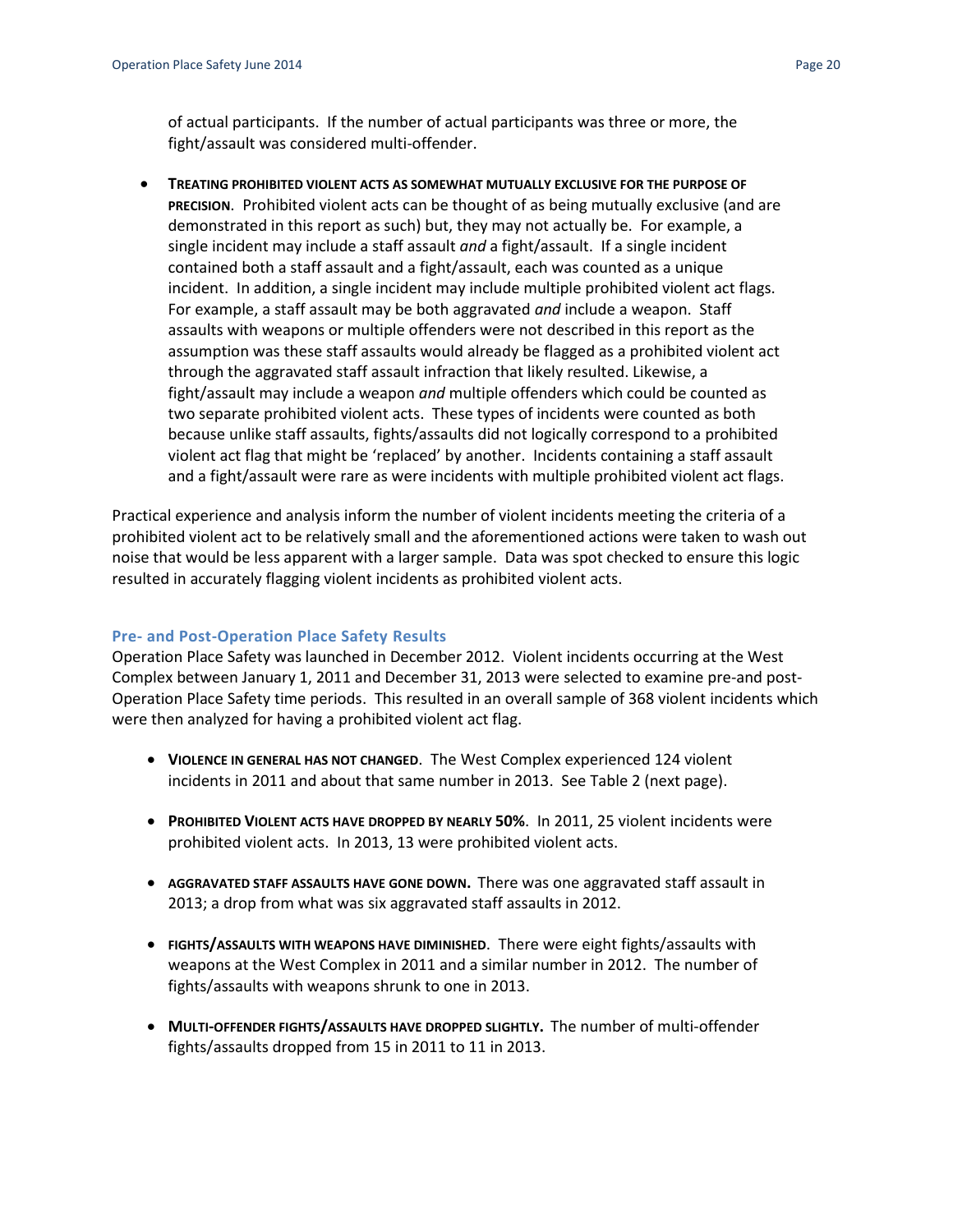| <b>Calendar Year</b> | <b>Violent</b><br><b>Incidents</b> | <b>Prohibited</b><br><b>Violent Acts</b> | <b>Aggravated Staff</b><br><b>Assaults</b> | <b>Fights Assaults</b><br>with Weapon | <b>Multi-Offender</b><br><b>Fight/Assault</b> |
|----------------------|------------------------------------|------------------------------------------|--------------------------------------------|---------------------------------------|-----------------------------------------------|
| 2011                 | 124                                | 25                                       | 2                                          | 8                                     | 15                                            |
| 2012                 | 121                                | 22                                       | 6                                          | 5                                     | 13                                            |
| 2013                 | 123                                | 13                                       | 1                                          | 1                                     | 11                                            |
| <b>Total</b>         | 368                                | 60                                       | 9                                          | 14                                    | 39                                            |

|  | TABLE 2: NUMBER OF VIOLENT INCIDENTS AND PROHIBITED VIOLENT ACTS WITH FLAG TYPE CALENDAR YEAR 2011 TO 2013 - WEST COMPLEX |  |  |  |
|--|---------------------------------------------------------------------------------------------------------------------------|--|--|--|
|--|---------------------------------------------------------------------------------------------------------------------------|--|--|--|

Prohibited violent acts have gone down. See Graph 3 (below). Violence in the West Complex is less severe, more containable, and consequently, the risk of harm to staff and offenders is reduced.

GRAPH 3: NUMBER OF PROHIBITED VIOLENT ACTS CALENDAR YEAR 2011 TO 2013 – WEST COMPLEX



It is worth noting that April 2013 had the most prohibited violent acts in a single month since Operation Place Safety was implemented. This was a series of multi-offender fights/assaults involving two particular groups and their last multi-offender fight/assault was also the largest that took place in the West Complex in recent history. It involved over 35 offenders. It is also worth noting that August through December 2013 was a period in which there were no prohibited violent acts. This may be the first time the West Complex experienced multiple months without a prohibited violent act.

#### <span id="page-21-0"></span>**Strategy Reflections**

Operation Place Safety began as a pilot to curb the serious acts of group-motivated violence taking place at DOC's highest security general population facility. It is also the first application of the Ceasefire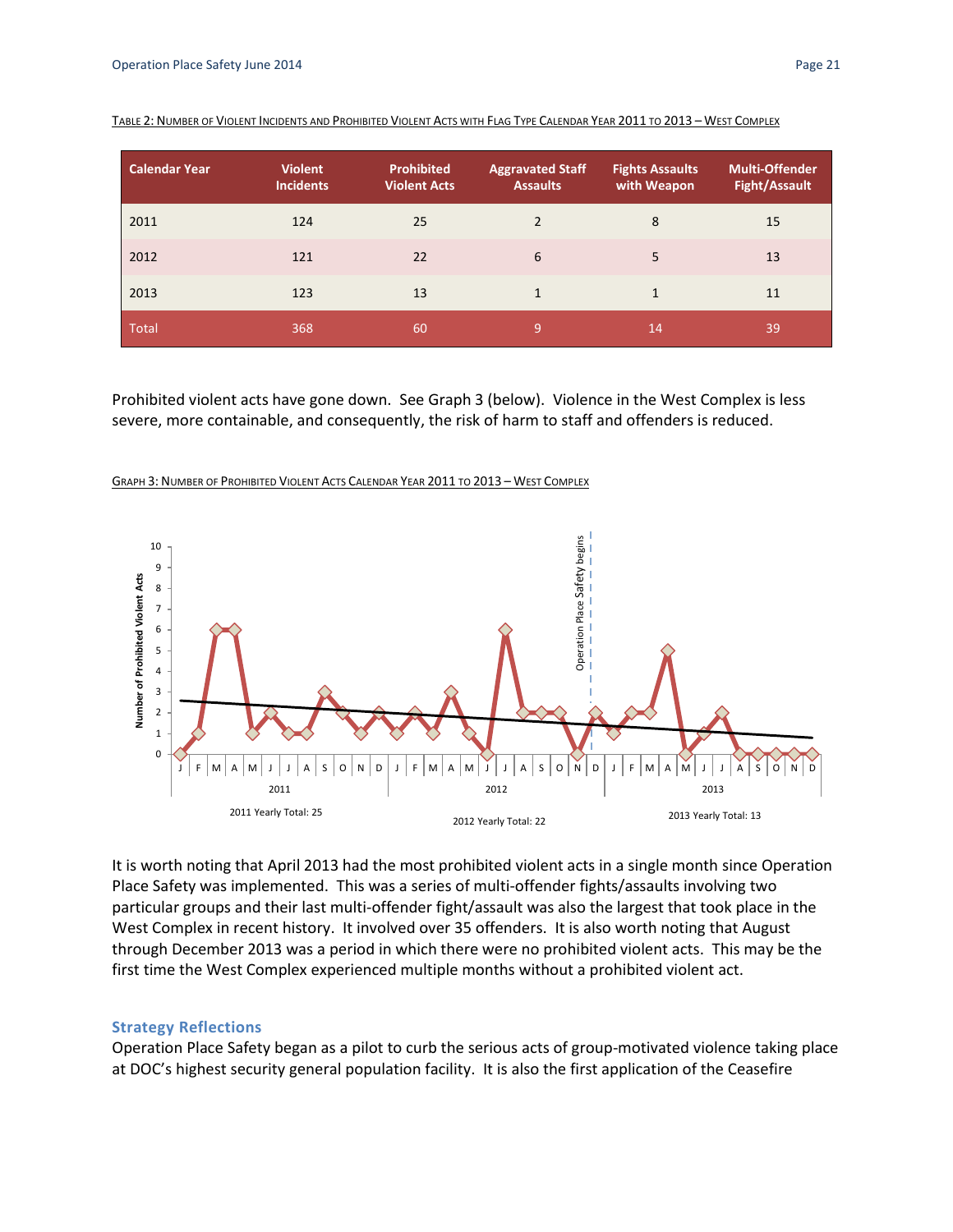model in a correctional facility. There was no blueprint for implementation, lessons were learned along the way, and some changes were made to improve the strategy.

- **RECONCILING GANG DATABASES WITH REAL-TIME INFORMATION**. Figuring out how to target groups was the biggest challenge in developing Operation Place Safety. DOC had gang databases, useful tools governed by set criteria. There were also group dynamics playing out in real-time, which was not necessarily in a database. There were cautions about the limitations of databases as well as the unconstrained discretion not using them might allow. Initially, DOC used a combination of real-time observations from staff and verified them through the gang database. Those offenders who were not in the database were not eligible for privilege restrictions. This proved to be problematic. Violent acts were committed by offenders not in the database and even those who were had close associates who were not. Groups were too fluid, co-mingling, and evading gang formalisms. This created disparities and the practice of using a database to apply privilege restrictions was removed to make the strategy fair and more consistent.
- **REDUCING STRAIN ON INVESTIGATIONS STAFF BY SHIFTING TO A LOCAL OVERSIGHT COMMITTEE**. Early on, the enhanced response relied on the initial footwork of one or two investigations staff to identify perpetrators, assemble a multidisciplinary team of staff, validate close associates, and apply privilege restrictions within the 36-hour lockdown period. The workload associated with the enhanced response was burdened on a few staff and did not incorporate the expertise of staff leaders from other disciplines. A local oversight committee was formed to redistribute the duties associated with the enhanced response across a multidisciplinary group of staff.
- **MOVING BEYOND LAUNCH TO SUSTAIN THE STRATEGY WITH ONGOING COMMUNICATION**. DOC launched Operation Place Safety through a call-in meeting. The importance of sustaining communication throughout the strategy became clear. There was a need to remind offenders of the enhanced response, pro-social opportunities, and community standards. There was also a need to give offenders feedback as to how Operation Place Safety has improved safety and positive opportunity. Call-in meetings are now conducted on an annual basis.
- **COUNTING PROHIBITED VIOLENT ACTS IS DIFFICULT DUE TO DATA LIMITATIONS**. Reducing the most serious acts of violence requires the ability to measure them. DOC's data infrastructure holds a limited intrinsic ability to distinguish prohibited violent acts from other kinds of violence. For example, there is no pre-packaged data point for a prohibited violent act. Rather, there are unique data points located in different systems (disciplinary records, incident reports, etc.). This is why cross-system data matching was conducted. This report offers a count of prohibited violent acts taking place in the only in the West Complex. It is also a count that could be difficult to replicate due to the complex data matching required to attain it. DOC is assessing more efficient methods to track prohibited violent acts in order to better depict both the quality and quantity of violence. Not all violent acts are created equal.
- **OPERATION PLACE SAFETY IS A LOT OF WORK**. Efforts and resources were frontloaded to build a prisons Ceasefire strategy and this work continues to sustain it. Staff at the West Complex have gone above and beyond to build programs and harness opportunities for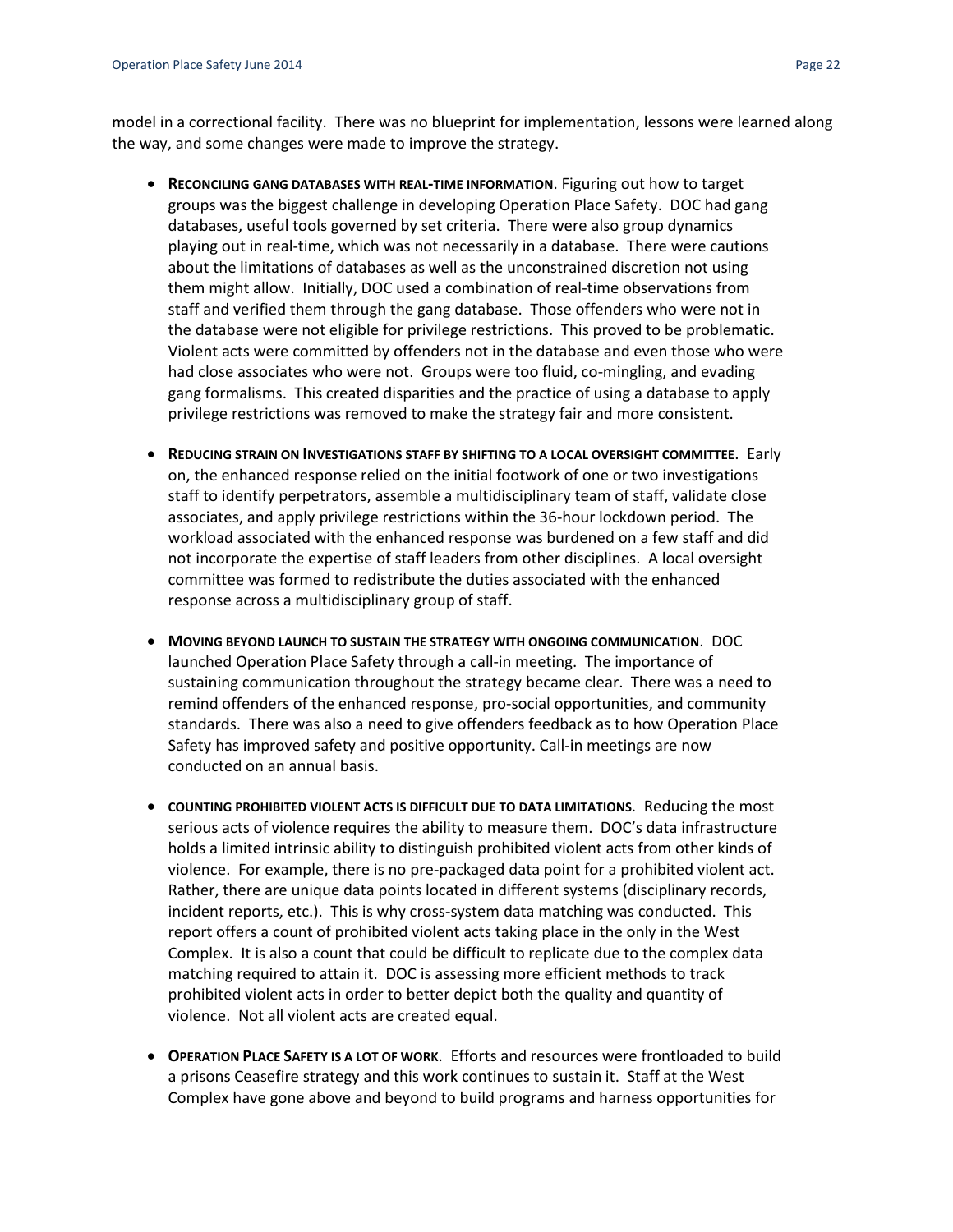special activities with few additional resources. They are also relied upon heavily during each instance of a prohibited violent act. Staff from multiple shifts participate in the enhanced response in addition to their regular duties. The early outcomes listed in this report have been made possible by their extraordinary efforts.

The policy governing Operation Place Safety was revised and another call-in was held to inform offenders in the West Complex of the continuation of Operation Place Safety into calendar year 2014.

#### <span id="page-23-0"></span>**Implications for Practice and Research**

It is hoped that the West Complex will continue to experience a reduction in serious acts of violence so lockdowns can be fewer and positive opportunities for offenders can be made more available. The initial indicators in this report are promising but, more is needed to assess the impacts of Operation Place Safety and understand the implications it might hold for DOC and other correctional systems.

- **EXPANSION TO OTHER DOC FACILITIES**. The reduction in prohibited violent acts in the West Complex suggests Operation Place Safety to hold promise in making other facilities safer. DOC intends on launching Operation Place Safety at its other high custody general population facility, Clallam Bay Corrections Center, in response to what appears to be a recent uptick in serious acts of violence taking place there.
- **MORE RESEARCH IS NEEDED ON THE EVOLUTION OF CEASEFIRE FROM COMMUNITIES INTO PRISONS**. Operation Place Safety is the first application of the Ceasefire model in a prison setting and has generated considerable interest throughout the field of corrections. Several correctional organizations have conducted site visits to the West Complex to learn about the model and some are considering implementation. If group violence reduction strategies in prison expand, it is likely there will be cross-jurisdictional variations in how they are applied. This will offer opportunities to compare practices and impacts.
- **IT MUST ALSO BE SAID: OPERATION PLACE SAFETY MAY NOT WORK IN THE LONG-RUN**. The preliminary outcomes examined in this report are positive but, data is limited to a small sample. DOC is one prison system and Operation Place Safety has been in-effect for one year at one pilot site. A more scientific evaluation, inclusive of controls and robust outcome indicators, is needed to determine if the reduction in serious acts of violence is a direct product of Operation Place Safety.

Correctional authorities must continue their efforts to reduce prison violence, especially the most serious violent acts such as those targeted by Operation Place Safety. Prison safety will become more important as prison systems adjust to changes brought on by the Great Recession and other reforms. For example, DOC's offender population has been condensed by sentencing practices that reserve incarceration for more serious crimes. Washington ranks  $42<sup>nd</sup>$  in the nation in rate of incarceration and of the estimated 17,000 offenders in custody, almost half are serving time for murder, assault, or robbery<sup>14</sup>. More recently, some of the tools historically used to manage violent or disruptive offenders are being recognized for their decreasing viability. States across the country (including Washington) are reducing their use of long-term segregation ('supermax') due to a growing body of research indicating its

 $\overline{\phantom{a}}$ <sup>14</sup> For more information on Washington-specific incarceration trends: DOC. (2011, November). The changing face of corrections: offender trends and potential impacts. Retrieved fro[m http://www.doc.wa.gov/aboutdoc/docs/ChangingFaceofDOC\\_000.pdf.](http://www.doc.wa.gov/aboutdoc/docs/ChangingFaceofDOC_000.pdf)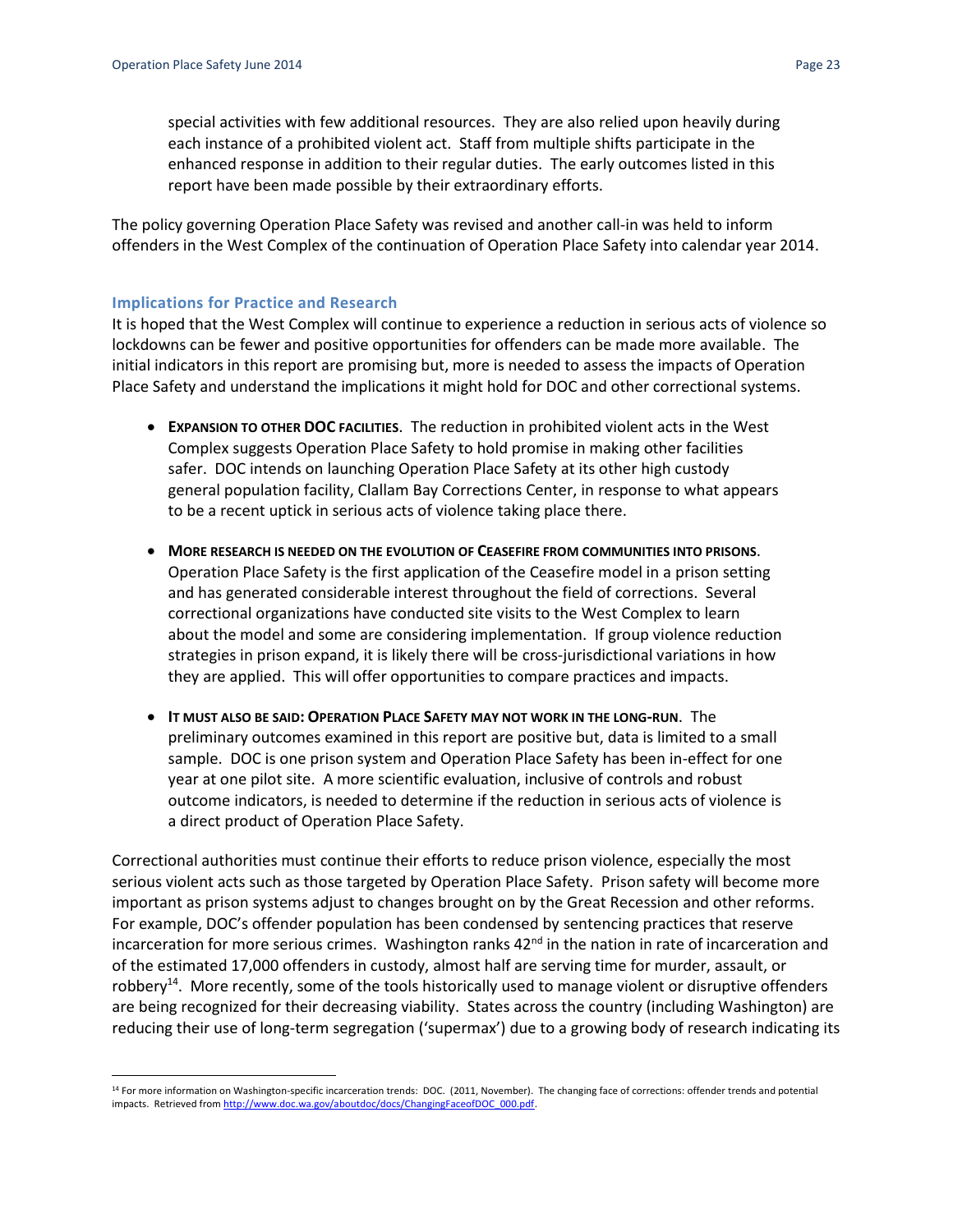l

risks may outweigh its benefits<sup>15</sup>. If group violence reduction strategies expand, opportunities to study alternatives to segregation will as well. However, research is needed to determine if Operation Place Safety, as what appears to be a promising practice, becomes an evidence-based practice for the field of corrections to reduce serious acts of prison violence beyond strategies of suppression and containment.

<sup>15</sup> Research suggests long-term segregation increases offenders' risk of mentally decompensating and committing a new crime when released directly to the community. See Lovell, D. (2008). Patterns of disturbed behavior in a supermax population. *Criminal Justice and Behavior*, *35*. Retrieved from [http://www.son.washington.edu/departments/pch/documents/DisturbedSupermax.pdf;](http://www.son.washington.edu/departments/pch/documents/DisturbedSupermax.pdf) Lovell, D. and Johnson, C. (2007). Felony and violent recidivism among supermax inmates in Washington State: A pilot study. Retrieved fro[m http://www.son.washington.edu/faculty/fac-page-files/Lovell-SupermaxRecidivism-4-19-](http://www.son.washington.edu/faculty/fac-page-files/Lovell-SupermaxRecidivism-4-19-04.pdf) [04.pdf.](http://www.son.washington.edu/faculty/fac-page-files/Lovell-SupermaxRecidivism-4-19-04.pdf)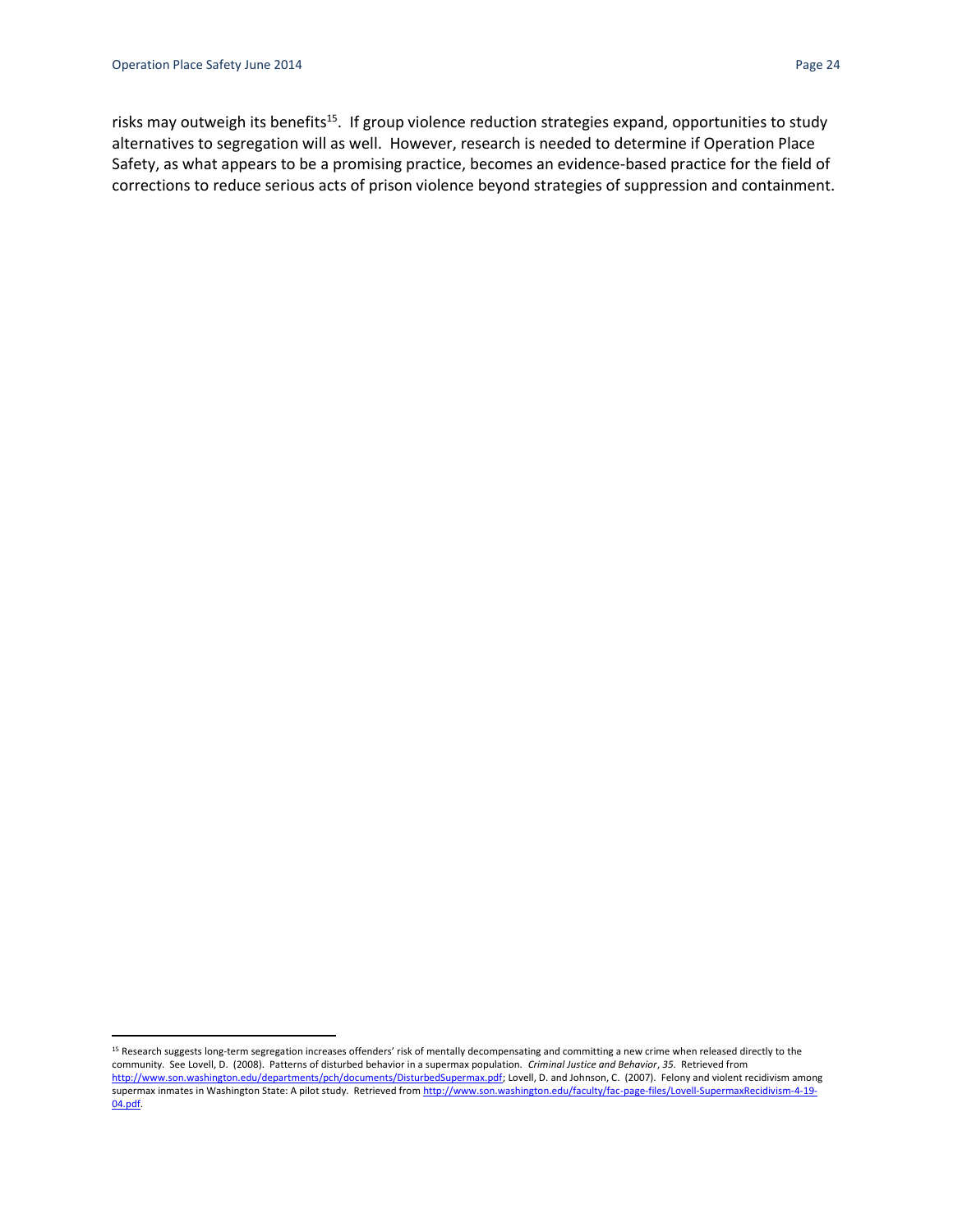# Appendix

<span id="page-25-0"></span>**DOC Policy 470.540 Group Violence Reduction Strategy**

**Letter to Offenders re: Enhanced Response Begins Today in the West Complex**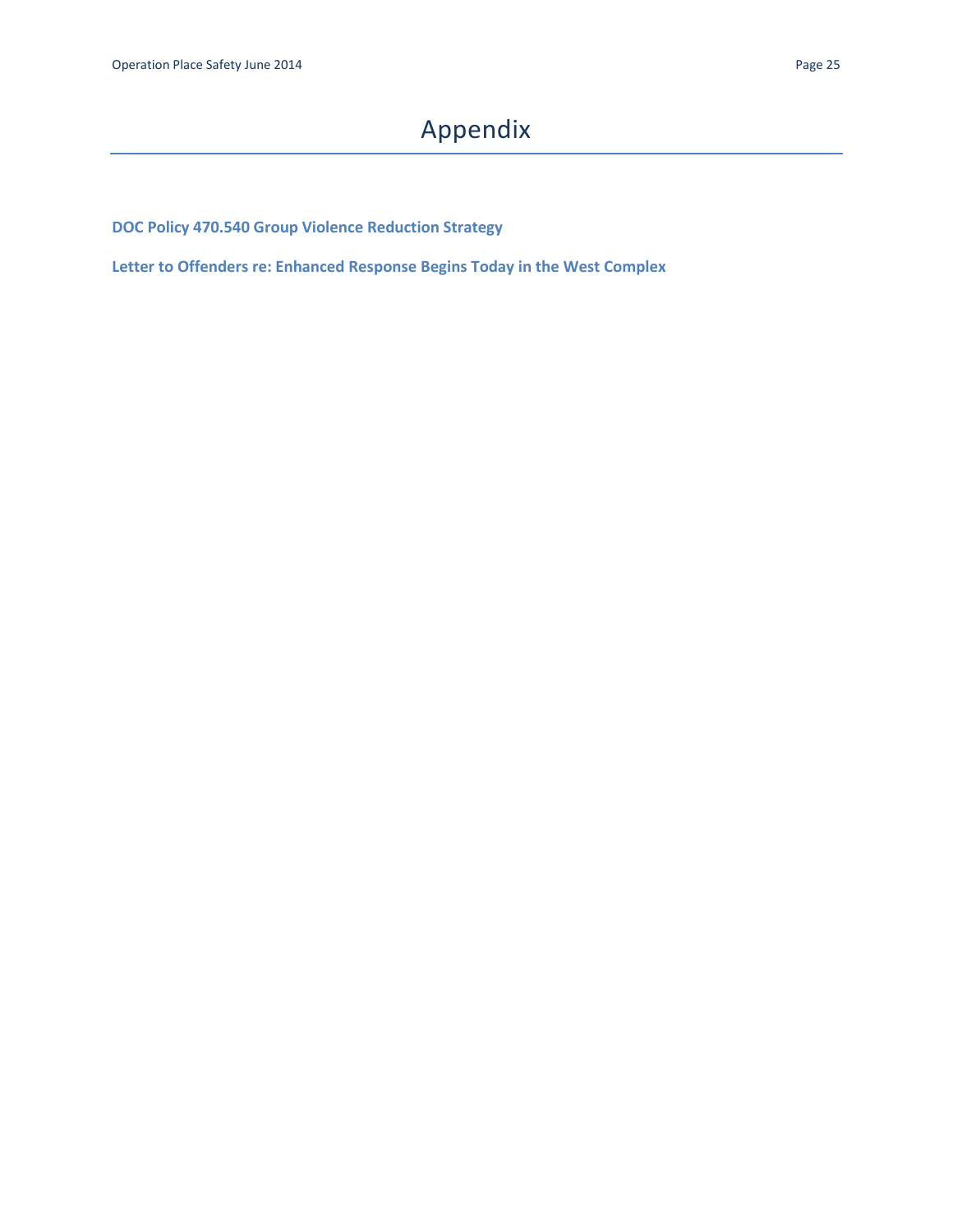|                                                  | <b>PAGE NUMBER</b><br><b>REVISION DATE</b><br>2/1/14<br><b>DOC 470.540</b><br>1 of 7<br><b>TITLE</b> |  |  |
|--------------------------------------------------|------------------------------------------------------------------------------------------------------|--|--|
| STATE OF WASHINGTON<br>DEPARTMENT OF CORRECTIONS | <b>PRISON</b><br>OFFENDER/SPANISH MANUALS<br><b>NUMBER</b>                                           |  |  |

### **REVIEW/REVISION HISTORY:**

Effective: 12/1/12 Revised: 2/1/14

### **SUMMARY OF REVISION/REVIEW:**

Numerous changes to expand scope, including policy title. Read carefully.

### **APPROVED:**

Signature on file

**BERNARD WARNER**, Secretary Department of Corrections

1/14/14

Date Signed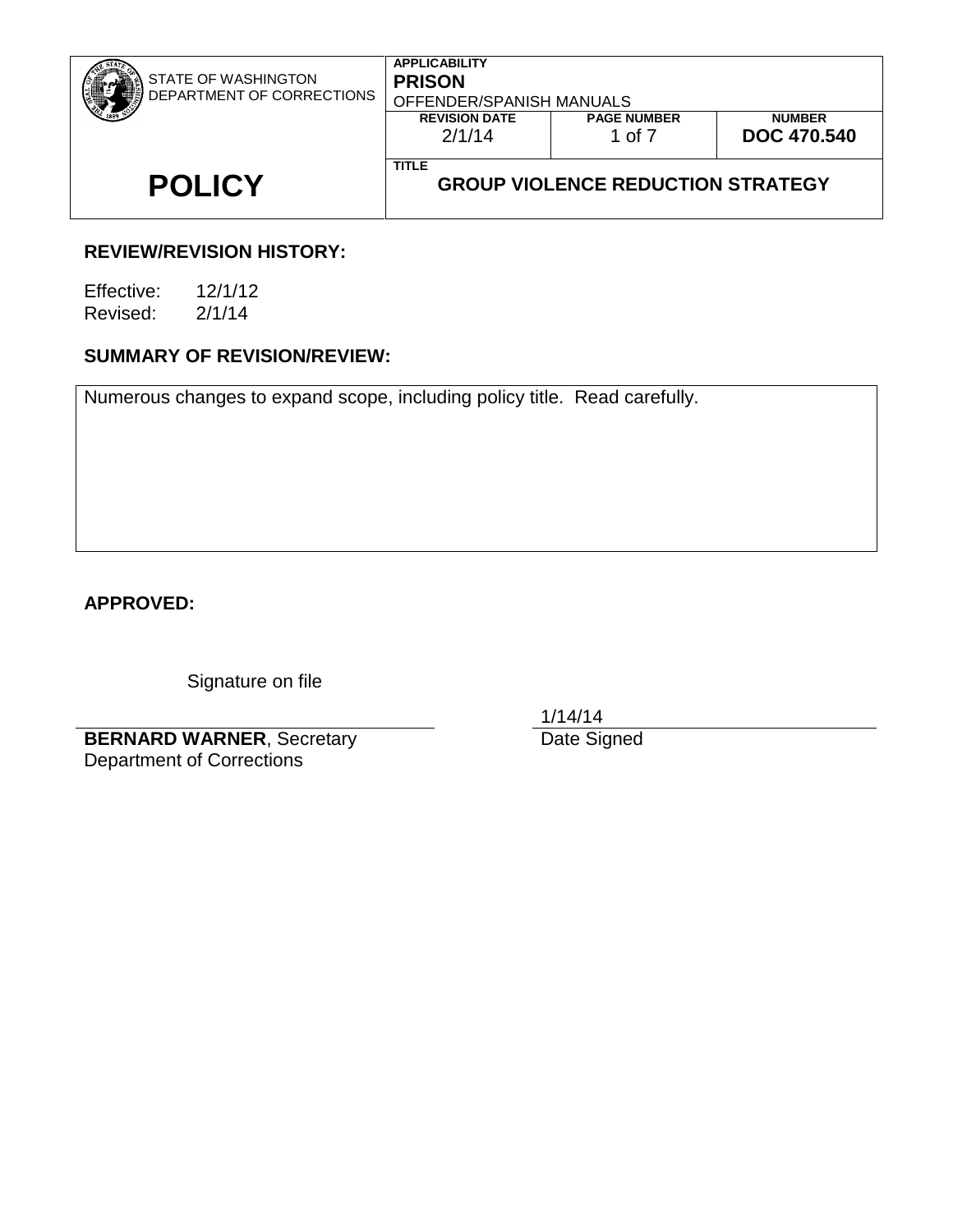| STATE OF WASHINGTON<br>DEPARTMENT OF CORRECTIONS | <b>APPLICABILITY</b><br><b>PRISON</b><br>OFFENDER/SPANISH MANUALS<br><b>REVISION DATE</b><br>2/1/14 | <b>PAGE NUMBER</b><br>2 of 7             | <b>NUMBER</b><br><b>DOC 470.540</b> |
|--------------------------------------------------|-----------------------------------------------------------------------------------------------------|------------------------------------------|-------------------------------------|
| <b>POLICY</b>                                    | <b>TITLE</b>                                                                                        | <b>GROUP VIOLENCE REDUCTION STRATEGY</b> |                                     |

### **REFERENCES:**

DOC 100.100 is hereby incorporated into this policy; [DOC 420.155 Offender Movement;](http://insidedoc/policies/DOC/word/420155.pdf) DOC [420.320 Searches of Facilities](http://insidedoc/policies/DOC/word/420320.pdf)

### **POLICY:**

- I. The Department will establish an evidence-based Group Violence Reduction Strategy to deter offenders from committing violent acts. The strategy will deter violence by imposing privilege restrictions on groups comprised of offenders committing certain violent acts (i.e., perpetrators) and offenders influencing their behavior (i.e., close associates).
- II. Offenders will be provided with messages of non-violence from Department employees and influential community members to reinforce pro-social community values.
- III. Assistance will be made available to help offenders succeed in pro-social alternatives to violence.
- IV. This policy applies only in Prisons implementing the strategy, as identified by the Assistant Secretary for Prisons.

### **DIRECTIVE:**

- I. General Requirements
	- A. The following prohibited violent acts will be subject to restrictions:
		- 1. Staff Assault (i.e., causing or attempting to cause bodily injury to a Department employee, contract staff, or volunteer)
		- 2. Fight/Assault with a Weapon (i.e., fight/assault in which a weapon is used or visibly present)
		- 3. Multi-Offender Fight/Assault (i.e., fight/assault involving 3 or more offenders)
	- B. Restrictions will be selected from the Group Violence Reduction Strategy Restrictions Grid (Attachment 2).
	- C. Restrictions will only be applied to:
		- 1. Offenders identified as perpetrators of a prohibited violent act, and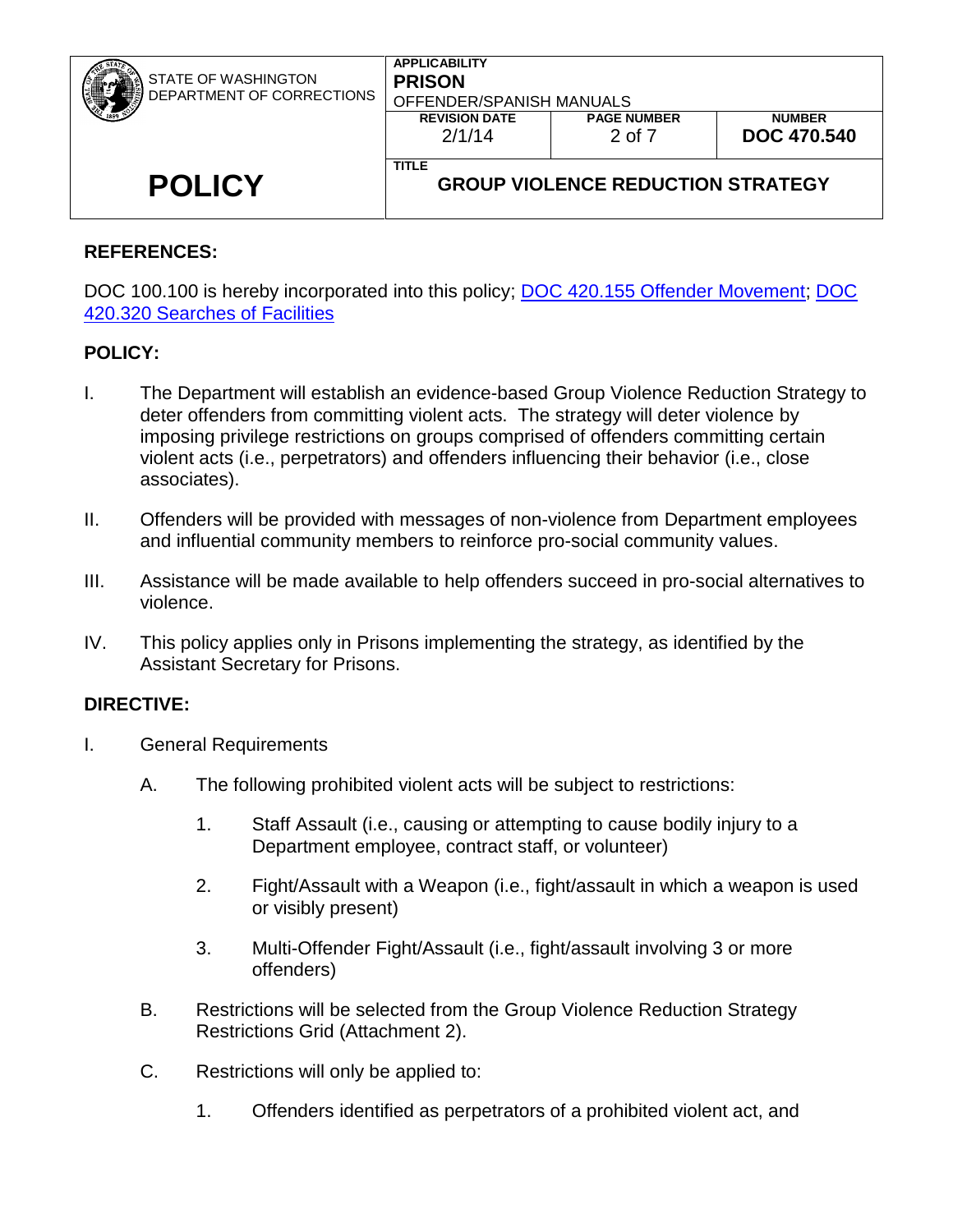| STATE OF WASHINGTON<br>DEPARTMENT OF CORRECTIONS | <b>APPLICABILITY</b><br><b>PRISON</b><br>OFFENDER/SPANISH MANUALS<br><b>PAGE NUMBER</b><br><b>REVISION DATE</b><br><b>NUMBER</b><br>2/1/14<br>3 of 7 |  | <b>DOC 470.540</b> |
|--------------------------------------------------|------------------------------------------------------------------------------------------------------------------------------------------------------|--|--------------------|
| <b>POLICY</b>                                    | <b>TITLE</b><br><b>GROUP VIOLENCE REDUCTION STRATEGY</b>                                                                                             |  |                    |

- 2. Offenders identified through a multidisciplinary process to be close associates of the perpetrator(s).
- II. Group Violence Reduction Committee
	- A. Facilities will establish a Group Violence Reduction Committee to provide strategic oversight and assist with the response to prohibited violent acts. Committee participation will be multidisciplinary and include, at a minimum:
		- 1. Subject Matter Expert on the Group Violence Reduction Strategy,
		- 2. Correctional Program Manager/designee,
		- 3. Correctional Captain/designee, and
		- 4. Intelligence and Investigations Lead/designee.
- III. Offender Notification
	- A. Offenders will be notified of the Group Violence Reduction Strategy prior to implementation and on a recurring basis to enhance compliance.
		- 1. The Superintendent/designee will ensure offenders are notified in writing.
		- 2. Offenders arriving at the facility will be notified during orientation.
	- B. Offenders will be notified of the Group Violence Reduction Strategy and its general requirements through meetings facilitated by the Superintendent/ designee.
		- 1. The Superintendent/designee will ensure that meetings are held at least every 12 months.
		- 2. The Superintendent/designee will assemble a panel of Group Violence Reduction Strategy partners to address offenders during the meeting, including:
			- a. A multidisciplinary team comprised of, at a minimum, Department employees from the Group Violence Reduction Committee, custody, classification, offender programs, and visitation.
			- b. Community members selected for their influence and credibility with offenders from at least two of the following categories:
				- 1) Broad Influence: Has a high level of influence and credibility, regardless of community ties or relevance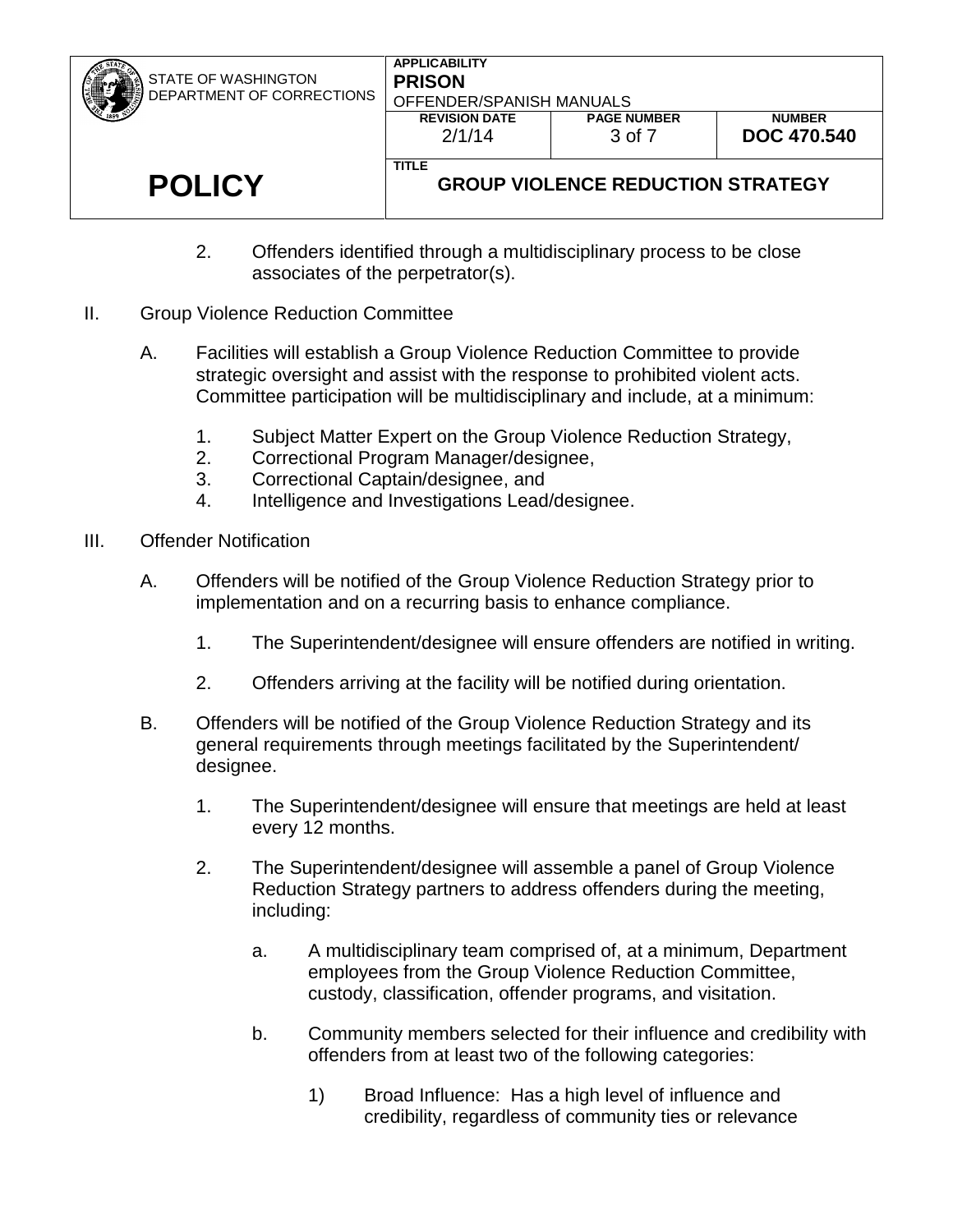| STATE OF WASHINGTON<br>DEPARTMENT OF CORRECTIONS                          | <b>APPLICABILITY</b><br><b>PRISON</b><br>OFFENDER/SPANISH MANUALS |                    |                    |  |
|---------------------------------------------------------------------------|-------------------------------------------------------------------|--------------------|--------------------|--|
|                                                                           | <b>REVISION DATE</b>                                              | <b>PAGE NUMBER</b> | <b>NUMBER</b>      |  |
|                                                                           | 2/1/14                                                            | 4 of 7             | <b>DOC 470.540</b> |  |
| <b>TITLE</b><br><b>POLICY</b><br><b>GROUP VIOLENCE REDUCTION STRATEGY</b> |                                                                   |                    |                    |  |
| Intermediate Influence: Has a close tie to offenders' larger<br>2)        |                                                                   |                    |                    |  |

- 2) Intermediate Influence: Has a close tie to offenders' larger external communities
- 3) Specific Influence: Has a close relationship to an offender
- 3. The Superintendent/designee will instruct each Group Violence Reduction Strategy partner to adhere to a particular message during the meeting.
	- a. Department employees will explain the violent acts subject to restrictions, specific restrictions, criteria for identifying offenders as perpetrator and/or close associates, and assistance available to offenders. The message should be respectful and non-threatening.
	- b. Community members will express pro-social community values, reject violence, reinforce positive community standards, and encourage offenders to seek assistance.
- IV. Offender Assistance
	- A. Assistance will be provided to offenders in the form of programming and job opportunities.
- V. Response to Prohibited Violent Acts
	- A. In the event of a prohibited violent act, the units where the involved offenders are housed will be immediately placed on lockdown or restricted movement per DOC 420.155 Offender Movement.
	- B. The Shift Commander will initiate Group Violence Reduction Strategy Response Checklist (Attachment 1) and ensure the following occur within 36 hours of the incident, unless an extension or exemption is approved by the Assistant Secretary for Prisons:
		- 1. Identification of Perpetrators
			- a. The Intelligence and Investigations Unit (IIU) and at least one member from the Group Violence Reduction Committee will respond to review offenders involved in the incident and identify perpetrators.
				- 1) Perpetrators are offenders directly present in and willfully committing a prohibited violent act.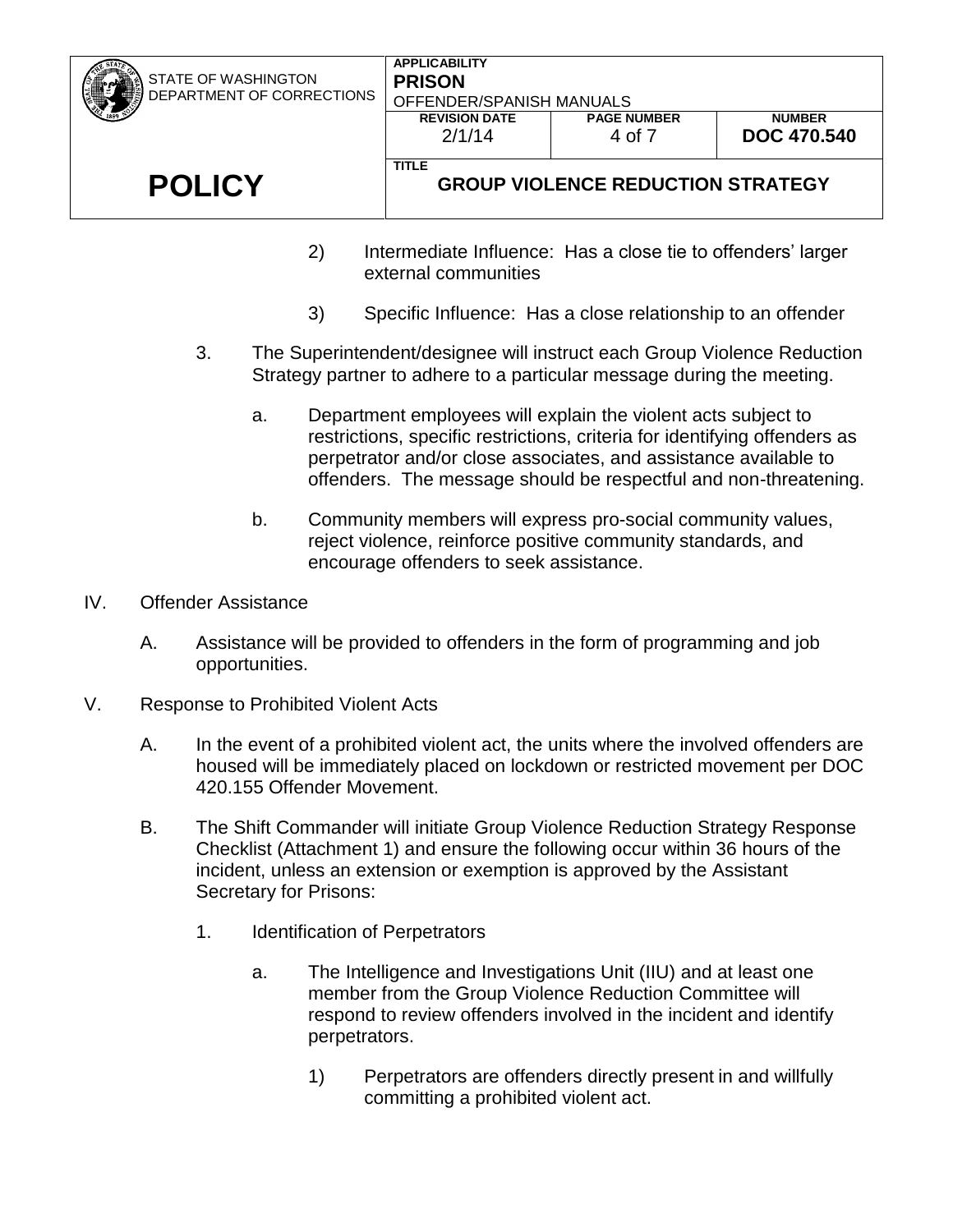- 2) Other Participants are offenders directly present in a prohibited violent act whose actions represent non-willful participation.
- 2. Identification of Associates
	- a. The IIU and member(s) of the Group Violence Reduction Committee will assemble a team of custody and classification employees from the units where the involved offenders are housed. Multiple shifts will be represented.
	- b. Each team member will complete a separate DOC 21-611 Offender Associate List for each identified perpetrator, listing the perpetrator's associates.
		- 1) Associates are offenders known to interact with a perpetrator.
- 3. Determination of Close Associates
	- a. For each perpetrator, the IIU and Group Violence Reduction Committee member(s) will review the completed DOC 21-611 Offender Associate Lists to determine the perpetrator's close associates.
		- 1) Close associates are offenders known to interact with a perpetrator on a regular basis, whose interaction has the potential to influence the perpetrator's behavior.
		- 2) Close associates will be determined based on identification as an associate on multiple team members' DOC 21-611 Offender Associate Lists.
	- b. For each perpetrator, the IIU and Group Violence Reduction Committee member(s) will compile a list of close associates using DOC 21-616 Offender Close Associate Recommendation and submit the list to the Superintendent/designee or Incident Commander for review.
- 4. Application of Restrictions
	- a. For each perpetrator, the Superintendent/designee or Incident Commander will: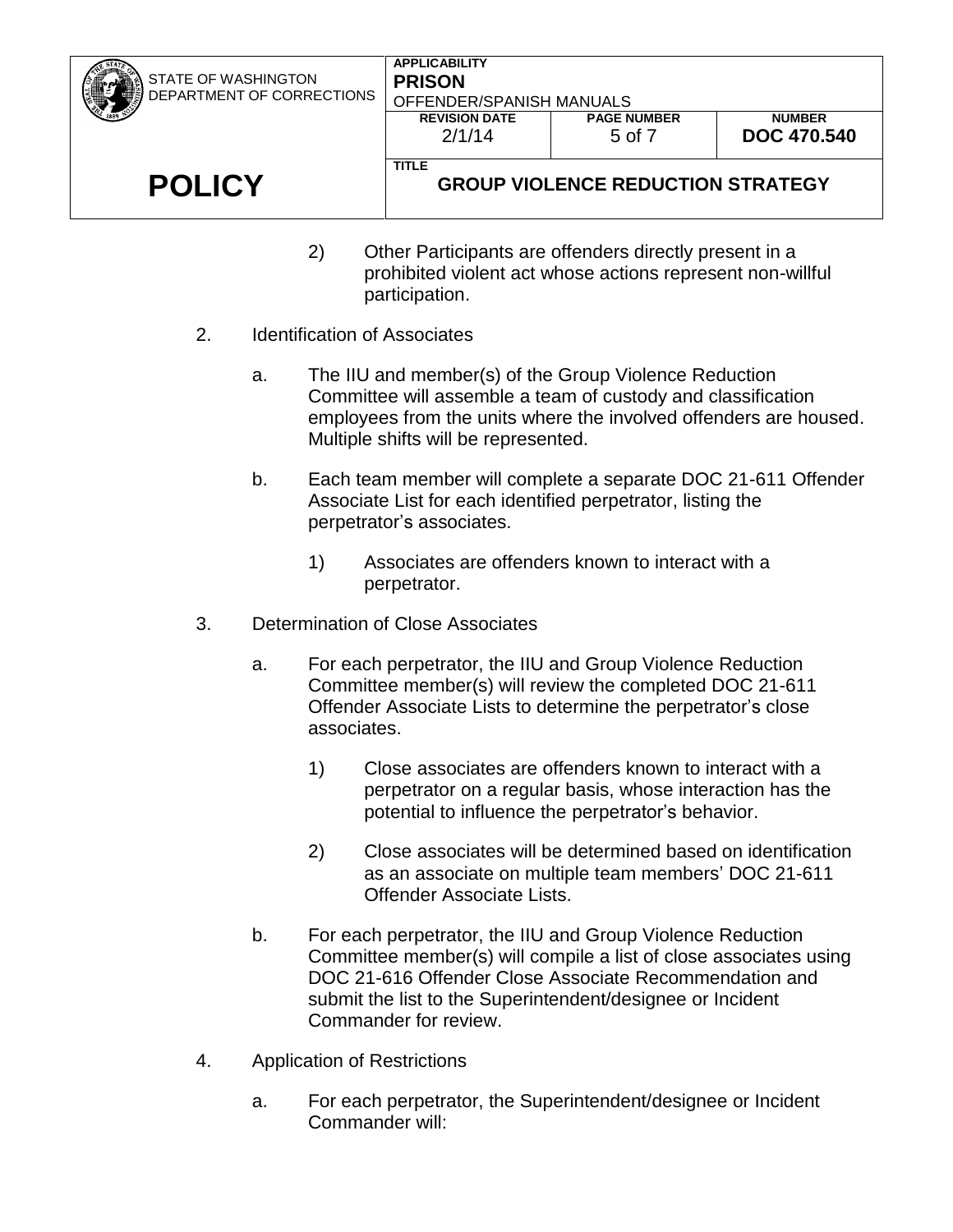| <b>STATE OF WASHINGTON</b> | <b>APPLICABILITY</b><br><b>PRISON</b>                                                                                                                    |                                                                                                                                                          |                    |  |
|----------------------------|----------------------------------------------------------------------------------------------------------------------------------------------------------|----------------------------------------------------------------------------------------------------------------------------------------------------------|--------------------|--|
| DEPARTMENT OF CORRECTIONS  | OFFENDER/SPANISH MANUALS                                                                                                                                 |                                                                                                                                                          |                    |  |
|                            | <b>REVISION DATE</b>                                                                                                                                     | <b>PAGE NUMBER</b>                                                                                                                                       | <b>NUMBER</b>      |  |
|                            | 2/1/14                                                                                                                                                   | 6 of 7                                                                                                                                                   | <b>DOC 470.540</b> |  |
| <b>POLICY</b>              | <b>TITLE</b>                                                                                                                                             | <b>GROUP VIOLENCE REDUCTION STRATEGY</b>                                                                                                                 |                    |  |
| 1)                         | Review the DOC 21-616 Offender Close Associate<br>Recommendation and determine the close associates to<br>include for restrictions.                      |                                                                                                                                                          |                    |  |
| a)                         |                                                                                                                                                          | Approval from the Assistant Secretary for Prisons will<br>be required to impose restrictions on more than 9<br>close associates for any one perpetrator. |                    |  |
| 2)                         | Select restrictions from the Group Violence Reduction<br>Strategy Restrictions Grid (Attachment 2) to impose on the<br>perpetrator and close associates. |                                                                                                                                                          |                    |  |
| a)                         |                                                                                                                                                          | The same restrictions will be imposed on the<br>perpetrator(s) and all close associates. No more than                                                    |                    |  |

3) Notify the perpetrator and close associates of the restrictions using DOC 21-548 Notification of Restrictions.

6 restrictions will be imposed for each incident.

- C. Restrictions will begin immediately after the facility returns to new normal operations and remain in effect for 30 days.Restrictions will be applied in addition to any sanctions imposed through the disciplinary process.
- D. At the time the restrictions begin, cell searches will be initiated for perpetrators and close associates per DOC 420.320 Searches of Facilities.
- E. The Shift Commander or Unit Manager(s)/designee(s) will:
	- 1. Maintain and distribute a restrictions list to unit and program employees identifying the perpetrators and close associates, restrictions imposed, and beginning and end dates of the 30 day restriction period.
	- 2. Document the restrictions in chrono entries in each offender's electronic file.
- F. If the Assistant Secretary for Prisons approves an extension of the 36 hour time period to complete the response, the Group Violence Reduction Committee will notify the Strategic Operations Manager, who will review the incident and application of policy.
- G. If the Assistant Secretary for Prisons approves exemption from the response requirement, the Group Violence Reduction Committee will:
	- 1. Notify the Strategic Operations Manager, who will review the incident and application of policy.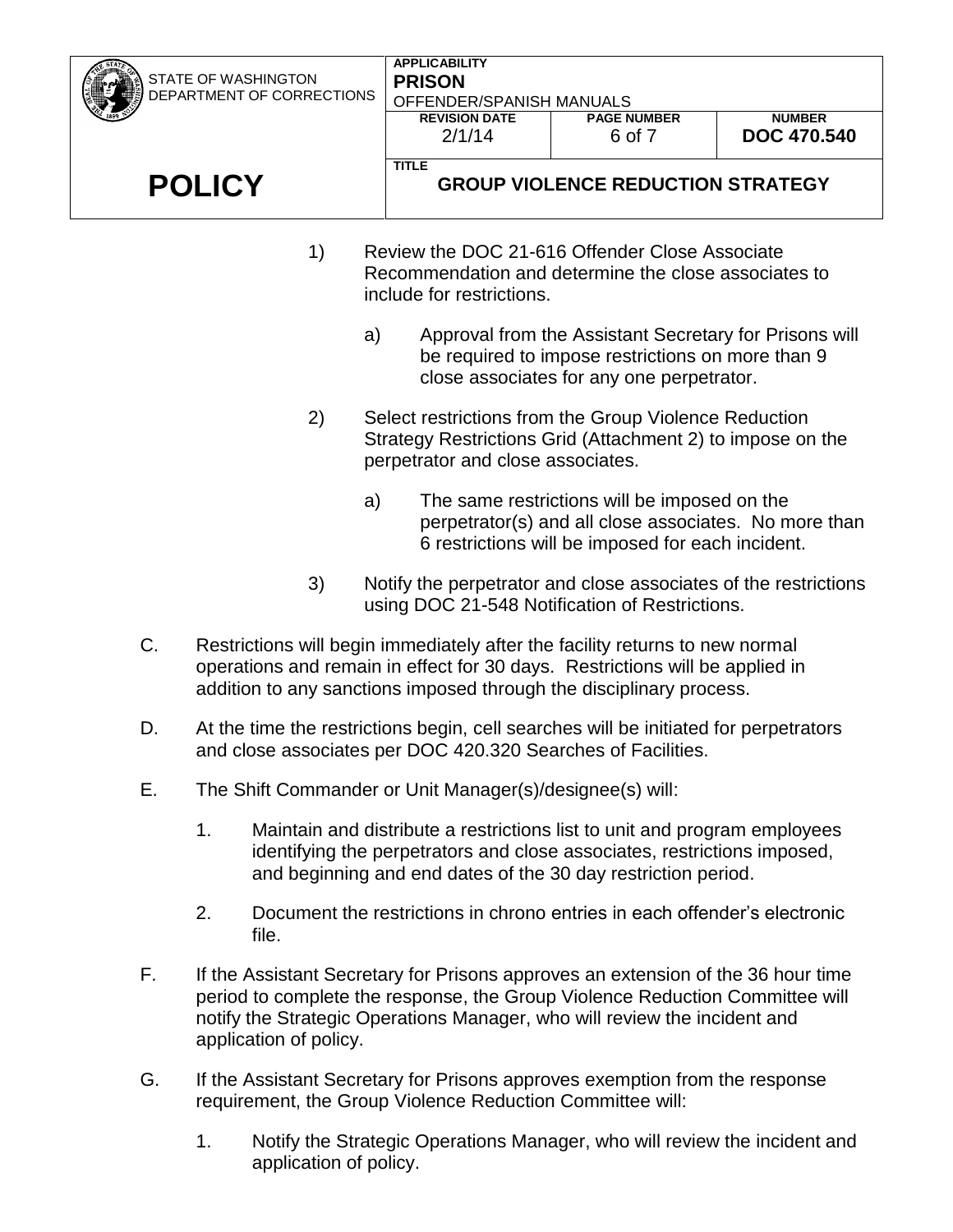| STATE OF WASHINGTON<br>DEPARTMENT OF CORRECTIONS | <b>APPLICABILITY</b><br><b>PRISON</b><br>OFFENDER/SPANISH MANUALS |                              |                                     |
|--------------------------------------------------|-------------------------------------------------------------------|------------------------------|-------------------------------------|
|                                                  | <b>REVISION DATE</b><br>2/1/14                                    | <b>PAGE NUMBER</b><br>7 of 7 | <b>NUMBER</b><br><b>DOC 470.540</b> |
|                                                  |                                                                   |                              |                                     |
| <b>POLICY</b>                                    | <b>TITLE</b><br><b>GROUP VIOLENCE REDUCTION STRATEGY</b>          |                              |                                     |

- 2. Verbally notify offenders involved in the prohibited violent act of the reasons for the exemption and reinforce non-violent messages.
- VI. Post-Response Review
	- A. Within 2 business days of return to new normal operations, the Group Violence Reduction Committee will meet to debrief the response and provide information to offenders.
		- 1. Responding employees from the Committee and IIU will meet with the Group Violence Reduction Committee to debrief the incident and response.
		- 2. The Group Violence Reduction Committee will verbally notify offenders housed in the impacted units of the reasons for restrictions and reinforce non-violent messages. Other Participants will also be notified, when applicable.
	- B. The Superintendent/designee will submit the completed Group Violence Reduction Strategy Response Checklist (Attachment 1) and all completed Group Violence Reduction Strategy forms to the Strategic Operations Manager within 10 business days of return to new normal operations.
	- C. The Strategic Operations Manager will evaluate each facility's post-response reviews and discuss them with the Group Violence Reduction Committee on a quarterly basis.

### **DEFINITIONS:**

Words/terms appearing in this policy may be defined in the glossary section of the Policy Manual.

### **ATTACHMENTS:**

[Group Violence Reduction Strategy Response Checklist \(Attachment 1\)](http://insidedoc/policies/DOC/word/470540a1.pdf) [Group Violence Reduction Strategy Restrictions Grid \(Attachment 2\)](http://insidedoc/policies/DOC/word/470540a2.pdf)

### **DOC FORMS:**

[DOC 21-548 Notification of Restrictions](http://insidedoc/forms/standard/21-548.docx) [DOC 21-611 Offender Associate](http://insidedoc/forms/standard/21-611.docx) List [DOC 21-616 Offender Close Associate](http://insidedoc/forms/standard/21-616.docx) Recommendation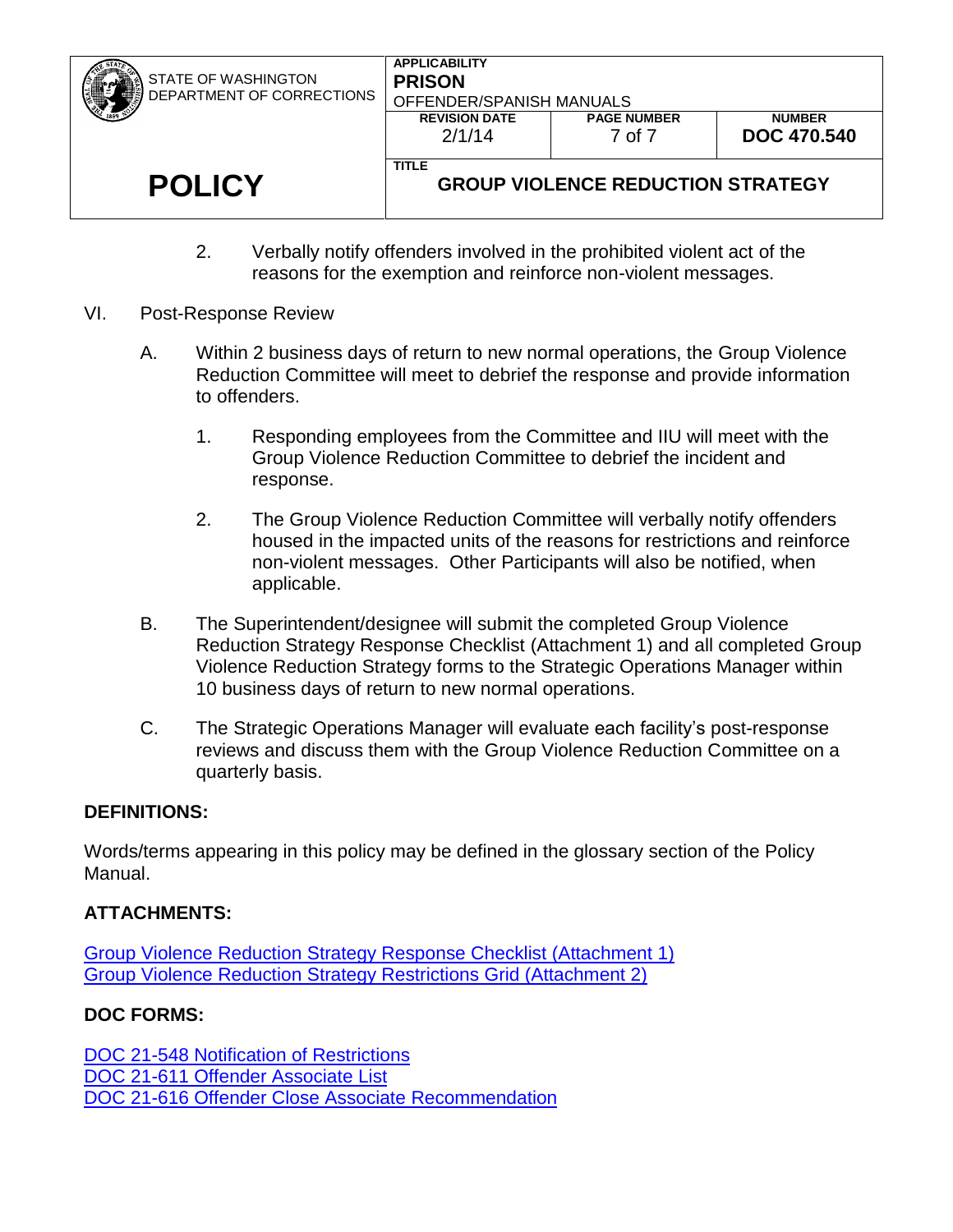

**STATE OF WASHINGTON** 

#### DEPARTMENT OF CORRECTIONS

**Washington State Penitentiary** 

1313 North 13th Avenue Walla Walla, Washington 99362 (509) 525-3610

December 9, 2012

TO: All West Complex Offenders

Steve Sinetall, Superintendent FROM: Washington State Penitentiary

SUBJECT: Enhanced Response Begins Today in the West Complex

A meeting was held with offenders on December 9, 2012 to talk about violence in the West Complex. The offenders at this meeting heard some important information presented to them by WSP staff, external law enforcement, and members of the community. These offenders will be sharing the information presented in this meeting with you. In addition, this document provides an overview of this information.

About 66% of the violent incidents at WSP this year have been committed by group-affiliated offenders. This includes the incidents earlier this year involving weapons. While these violent acts were the actions of a few, the offenders committing them did so because of the GROUP they affiliated with. This group dynamic is making this facility unsafe. It is not okay. It must stop.

Starting TODAY, we are applying an Enhanced Response for specific violent acts. We are calling these specific violent acts the "Forbidden 3" and are focusing on them because they pose the greatest risk to facility safety. They include:

- Staff assault anytime a staff member is physically attacked  $\Box$
- Fight/assault with a weapon  $-$  anytime a weapon is displayed or used in a fight/assault  $\Box$
- Multi-man fight/assault anytime a fight/assault exceeds one-on-one  $\Box$

This Enhanced Response does NOT replace an infraction. All violations, including the Forbidden 3, remain subject to infraction. Rather, the Enhanced Response applies consequences in ADDITION to an infraction. Violations also remain subject to criminal prosecution when applicable.

Consequences of the Enhanced Response will be Privilege Restrictions. Privilege Restrictions will be applied for a 30-day period and after an automatic cell search, include 4-6 of the following:

- $\Box$ Reduction of visits to one visit during 30-day period—excludes attorney visits
- Reduction of phone calls to one phone call during 30-day period—excludes legal calls  $\Box$
- Confiscation of personal shoes  $\Box$
- Confiscation of television  $\Box$
- Confiscation of CD player  $\Box$
- Confiscation of JPay player  $\Box$
- $\Box$ Confiscation of radio
- $\Box$ Revocation of JPay/KIOSK access
- Revocation of weightlifting privileges  $\Box$
- Revocation of hobby craft supplies  $\Box$
- $\Box$ Revocation of offender commissary-excludes hygiene and writing materials
- Revocation of big yard or unit yard  $\Box$
- Revocation of incentive program event access  $\Box$